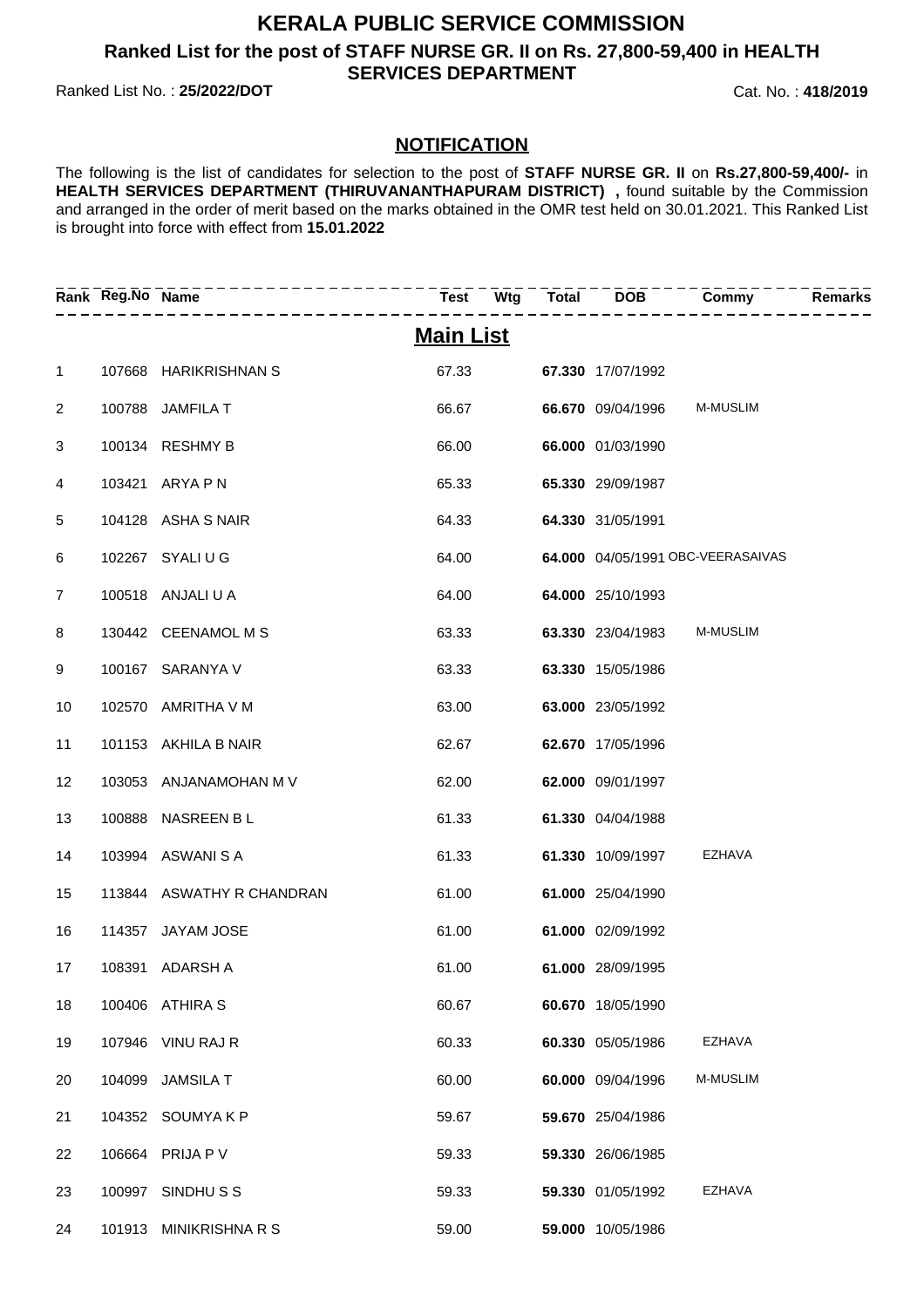|    | Rank Reg.No Name |                            |       | - - - - - -              | $\overline{\text{Commy}}$ | <b>Remarks</b> |
|----|------------------|----------------------------|-------|--------------------------|---------------------------|----------------|
| 25 |                  | 101603 ABITHA MADHAVAN     | 58.67 | <b>58.670</b> 05/06/1991 | EZHAVA                    |                |
| 26 |                  | 106700 PRIJITHA P          | 58.33 | 58.330 05/02/1985 EZHAVA |                           |                |
| 27 |                  | 100521 BETTY S S           | 58.33 | 58.330 06/10/1988        |                           |                |
| 28 |                  | 103273 FAZEELA S           | 58.33 | 58.330 23/11/1992        | <b>M-MUSLIM</b>           |                |
| 29 |                  | 106024 RAKHI S R           | 58.33 | 58.330 30/01/1995        |                           |                |
| 30 |                  | 102909 SNEHA S R           | 58.33 | 58.330 14/07/1995        | EZHAVA                    |                |
| 31 |                  | 106349 SALINITS            | 58.00 | 58.000 09/02/1991        | <b>SIUC NADAR</b>         |                |
| 32 |                  | 102363 ANJANAKS            | 58.00 | 58.000 10/02/1997        |                           |                |
| 33 |                  | 107005 ARCHANA V S         | 57.67 | 57.670 07/05/1989        |                           |                |
| 34 |                  | 104598 SHAMNA A S          | 57.67 | 57.670 01/12/1990        | M-MUSLIM                  |                |
| 35 |                  | 107159 ANCHU B G NAIR      | 57.67 | 57.670 25/09/1993        |                           |                |
| 36 |                  | 105674 ANU PRIYA R         | 57.67 | 57.670 25/09/1993        |                           |                |
| 37 |                  | 107905 ABHILASH A          | 57.67 | 57.670 21/04/1997        | <b>SIUC NADAR</b>         |                |
| 38 |                  | 104274 DEEPA M V           | 57.33 | 57.330 30/03/1989 EZHAVA |                           |                |
| 39 |                  | 103914 RINSA SUSAN ABRAHAM | 57.33 | 57.330 08/12/1989        |                           |                |
| 40 |                  | 101065 NEETHU V S          | 57.33 | 57.330 28/05/1993        | EZHAVA                    |                |
| 41 |                  | 107447 DIVYA D NAIR        | 57.00 | 57.000 25/04/1996        |                           |                |
| 42 |                  | 113389 JAYA JACOB          | 56.67 | 56.670 10/05/1988        |                           |                |
| 43 |                  | 101520 TEENA S K THAPAS    | 56.67 | 56.670 12/05/1992        |                           |                |
| 44 |                  | 105378 BIJI BABU S         | 56.67 | 56.670 14/12/1995        |                           |                |
| 45 |                  | 113656 SOUMYA P S          | 56.33 | 56.330 26/10/1987        |                           |                |
| 46 |                  | 102665 ATHIRA S V          | 56.33 | 56.330 13/06/1991        |                           |                |
| 47 |                  | 101795 HARITHA MOHAN       | 56.33 | 56.330 12/03/1992        |                           |                |
| 48 |                  | 103550 ARYA J L            | 56.33 | 56.330 30/05/1993        | LC                        |                |
| 49 |                  | 101313 SARANYA R S         | 56.33 | 56.330 10/05/1996        |                           |                |
| 50 |                  | 135741 PRAVEEN POULOSE     | 56.00 | 56.000 16/08/1985        |                           |                |
| 51 |                  | 104940 A K LEKSHMY         | 56.00 | 56.000 02/10/1989        |                           |                |
| 52 |                  | 102057 PRIYA B S           | 56.00 | 56.000 18/05/1992        |                           |                |
| 53 |                  | 105653 SARANYA V S         | 56.00 | 56.000 04/11/1992        |                           |                |
| 54 |                  | 101441 LAVANYA L K         | 56.00 | 56.000 09/04/1993        |                           |                |
| 55 |                  | 108609 JINIMOL R           | 56.00 | 56.000 07/01/1994        | SC-KURAVAR                |                |
| 56 |                  | 105410 INDIRA V R          | 55.67 | 55.670 30/05/1985        | SC-PARAVAN                |                |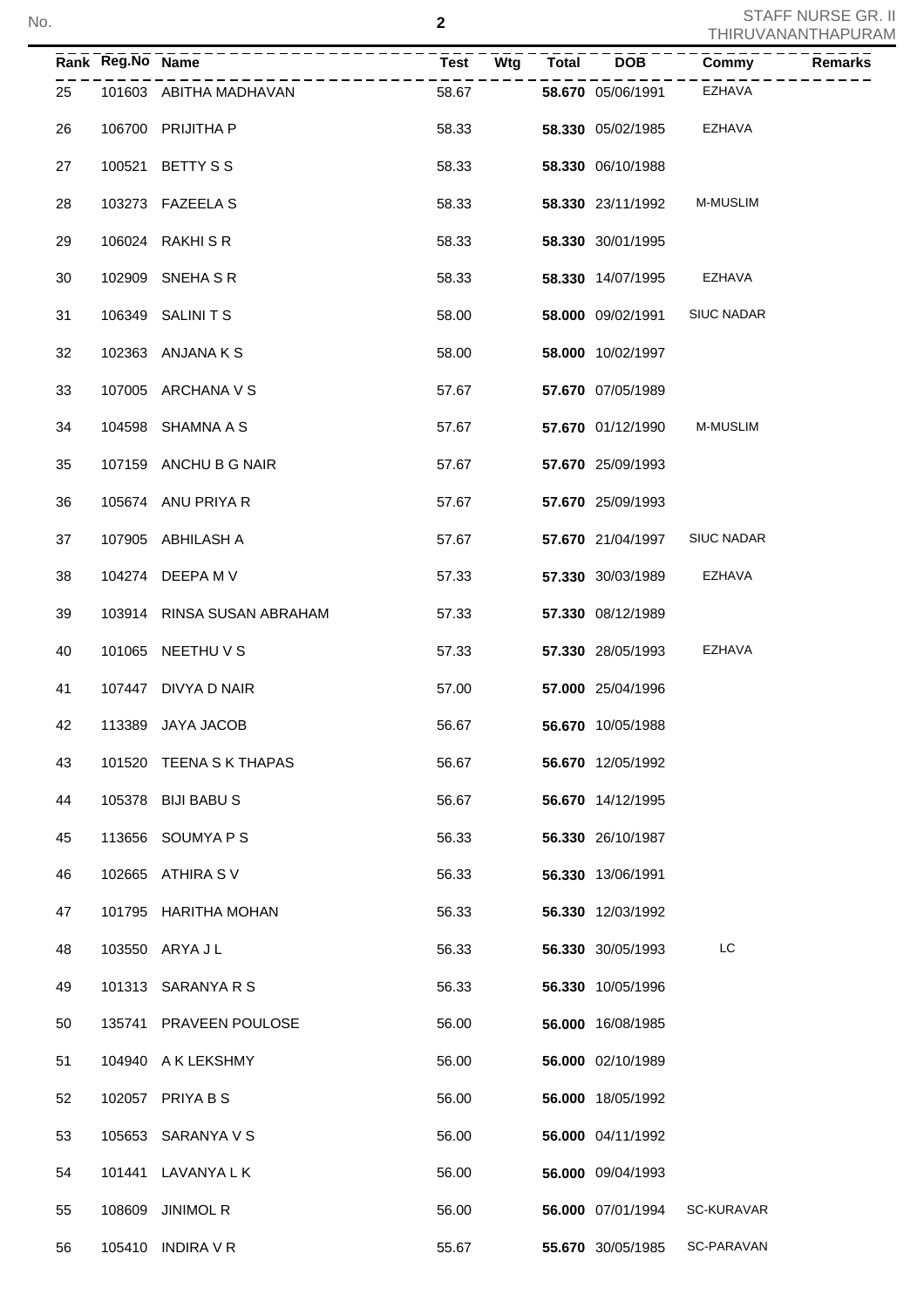|    | Rank Reg.No Name |                               |       |  |                          | Commy                                             | <b>Remarks</b> |
|----|------------------|-------------------------------|-------|--|--------------------------|---------------------------------------------------|----------------|
| 57 |                  | 106340 NEETHU A J             | 55.67 |  | 55.670 31/05/1990        | OBC-<br>KANIYAN/GANAKA                            |                |
| 58 |                  | 102500 BIVITHA S P            | 55.67 |  |                          | 55.670 04/10/1992 SCCC-SAMBAVAR                   |                |
| 59 |                  | 101706 VIJAYALEKSHMI V        | 55.67 |  | 55.670 06/04/1995        |                                                   |                |
| 60 |                  | 109319 PRASANTHISS            | 55.67 |  |                          | 55.670 27/04/1996 V-VISWAKARMA                    |                |
| 61 |                  | 103183 ASWATHY S S            | 55.33 |  | 55.330 06/05/1992        |                                                   |                |
| 62 |                  | 102786 MANJU S                | 55.33 |  | <b>55.330 08/05/1993</b> | EZHAVA                                            |                |
| 63 |                  | 103952 REVATHY JU             | 55.33 |  |                          | 55.330 25/11/1993 SC-SAMBAVAR                     |                |
| 64 |                  | 106813 ASWATHY S S            | 55.00 |  | 55.000 22/08/1989        |                                                   |                |
| 65 |                  | 101439 BINI V S               | 55.00 |  | 55.000 23/05/1991        | <b>SIUC NADAR</b>                                 |                |
| 66 |                  | 108587 KARTHIKA BHASKAR V     | 55.00 |  | 55.000 22/10/1994        | SC-PARAVAN                                        |                |
| 67 |                  | 104106 SAHIYA V V             | 54.67 |  | 54.670 07/05/1982        | OBC-YADAVAS                                       |                |
| 68 |                  | 102400 SUMI M S               | 54.67 |  | 54.670 19/01/1990        | <b>M-MUSLIM</b>                                   |                |
| 69 |                  | 106162 NISHA P                | 54.67 |  | 54.670 29/05/1990        |                                                   |                |
| 70 |                  | 102868 SARANYA B T            | 54.67 |  |                          | 54.670 29/03/1991 OBC-VILAKKITHALA<br><b>NAIR</b> |                |
| 71 |                  | 107389 VISHNUPRIYA V S        | 54.67 |  |                          | 54.670 23/04/1992 SC-THANDAN                      |                |
| 72 |                  | 105051 ASWATHY S              | 54.67 |  | 54.670 20/07/1995        | EZHAVA                                            |                |
| 73 |                  | 107639 PRAVEEN C THULASI      | 54.33 |  | 54.330 10/09/1983        | EZHAVA                                            |                |
| 74 |                  | 108074 SANDEEP R V            | 54.33 |  | 54.330 10/05/1988        |                                                   |                |
| 75 |                  | 100926 ANJALI T               | 54.33 |  | 54.330 22/06/1991        |                                                   |                |
| 76 |                  | 106869 ASWATHY M S            | 54.33 |  | 54.330 10/09/1993        |                                                   |                |
| 77 |                  | 102148 RUKSANA R              | 54.33 |  | 54.330 26/08/1996        | <b>M-MUSLIM</b>                                   |                |
| 78 |                  | 107338 B S DHANALEKSHMI       | 54.33 |  |                          | 54.330 12/05/1997 OBC-VILAKKITHALA<br><b>NAIR</b> |                |
| 79 |                  | 102916 DIVYA RAMACHANDRAN T R | 54.00 |  | 54.000 20/05/1990        |                                                   |                |
| 80 | 102921           | ATHIRA SU                     | 54.00 |  | 54.000 09/05/1993        | EZHAVA                                            |                |
| 81 | 100890           | SHABNA BEEGUM A               | 54.00 |  | 54.000 07/06/1993        | <b>M-MUSLIM</b>                                   |                |
| 82 | 103086           | ANJANA CHANDRAN C B           | 54.00 |  | 54.000 01/03/1995        |                                                   |                |
| 83 |                  | 109477 ALFIANOORA K N         | 54.00 |  | 54.000 11/02/1996        | M-MUSLIM                                          |                |
| 84 | 103368           | <b>JINSHA DICKSON N S</b>     | 54.00 |  | 54.000 07/05/1996        | <b>SIUC NADAR</b>                                 |                |
| 85 |                  | 101163 ASWATHY V R            | 53.67 |  |                          | 53.670 11/04/1990 V-VISWAKARMA                    |                |
| 86 | 104779           | JAYALEKSHMI J S               | 53.67 |  | 53.670 22/05/1991        |                                                   |                |
| 87 |                  | 104162 ANJU U S               | 53.67 |  | 53.670 25/05/1991        |                                                   |                |
| 88 |                  | 105661 RESHMAR                | 53.67 |  | 53.670 10/02/1992        | EZHAVA                                            |                |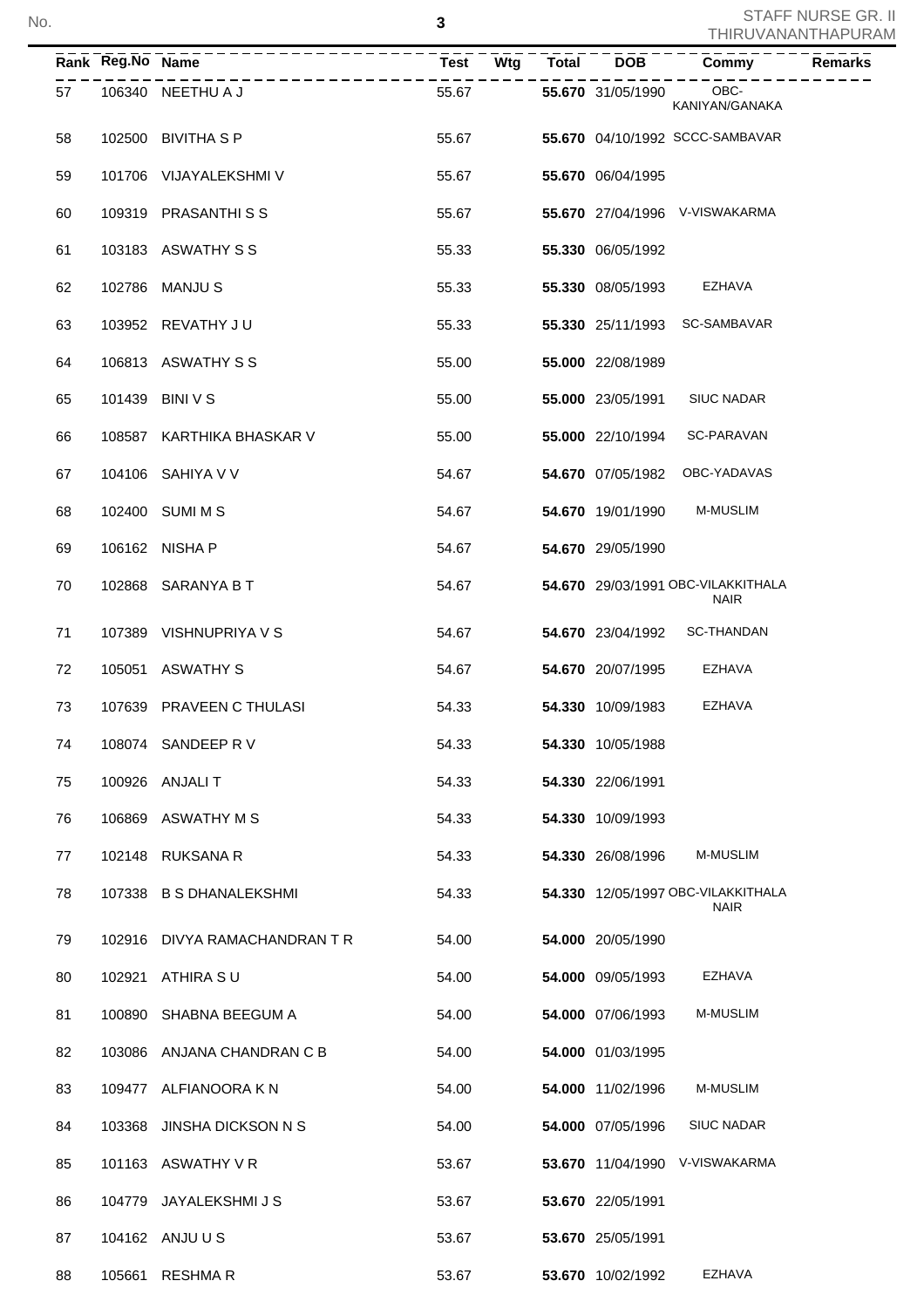| Rank Reg.No Name | _____________            | <b>Test</b><br>Wtg | Total | <b>DOB</b>               | <b>Commy</b>                        | <b>Remarks</b> |
|------------------|--------------------------|--------------------|-------|--------------------------|-------------------------------------|----------------|
| 89               | 101595 REMYA SURENDRAN   | 53.33              |       | 53.330 25/12/1988        | EZHAVA                              |                |
| 90               | 103090 SANTHIKRISHNA V S | 53.33              |       | 53.330 29/03/1990        |                                     |                |
| 91               | 105823 BINCY GEORGE      | 53.33              |       | 53.330 16/01/1991        |                                     |                |
| 92               | 112714 LEKSHMI KRISHNA   | 53.33              |       | 53.330 29/03/1992        | EZHAVA                              |                |
| 93               | 104243 ANJITHA BT        | 53.33              |       | <b>53.330</b> 04/04/1993 | <b>EZHAVA</b>                       |                |
| 94               | 114326 LEKSHMIR          | 53.33              |       | 53.330 24/09/1993        |                                     |                |
| 95               | 106734 BINDIYA P B       | 53.33              |       | 53.330 28/12/1995        | EZHAVA                              |                |
| 96               | 102731 SARANYA S NAIR    | 53.00              |       | 53.000 01/05/1989        |                                     |                |
| 97               | 108157 VISAKH V          | 53.00              |       | 53.000 20/03/1990        |                                     |                |
| 98               | 101472 MANJU KRISHNAN V  | 53.00              |       | 53.000 05/05/1992        |                                     |                |
| 99               | 103531 ASWATHY US        | 53.00              |       | 53.000 03/12/1993        |                                     |                |
| 100              | 107170 SREEVIDHYA G      | 52.67              |       | 52.670 27/05/1988        |                                     |                |
| 101              | 101109 RENJU S R         | 52.67              |       | 52.670 26/05/1989        | <b>SIUC NADAR</b>                   |                |
| 102              | 102729 NITHIYAMOL M A    | 52.67              |       | 52.670 20/03/1994        |                                     |                |
| 103              | 106000 CHITHRA M S       | 52.67              |       | 52.670 25/05/1995        | <b>SIUC NADAR</b>                   |                |
| 104              | 101699 AILYA O S         | 52.67              |       | 52.670 25/10/1997        |                                     |                |
| 105              | 100636 RAJI KRISHNA S    | 52.33              |       | 52.330 18/05/1990        | EZHAVA                              |                |
| 106              | 100378 ROHINI V R        | 52.33              |       | <b>52.330</b> 25/05/1991 | EZHAVA                              |                |
| 107              | 101724 ARYA BABU B M     | 52.33              |       | 52.330 06/09/1995        | OBC-<br>VELUTHEDATHU<br><b>NAIR</b> |                |
| 108              | 107460 RESHMA V UNNITHAN | 52.33              |       | 52.330 15/03/1996        |                                     |                |
| 109              | 106445 JAYALAKSHMILS     | 52.00              |       | 52.000 06/07/1988        | OBC-VELAAR                          |                |
| 110              | 100420 APARNA J S        | 52.00              |       | 52.000 15/03/1991        |                                     |                |
| 111              | 105184 BISMIN            | 52.00              |       | 52.000 30/05/1992        | <b>M-MUSLIM</b>                     |                |
| 112              | 112625 SHEREENA A        | 52.00              |       | 52.000 01/07/1995        | M-MUSLIM                            |                |
| 113              | 100078 SILPA CHANDRAN    | 52.00              |       | 52.000 15/05/1996        |                                     |                |
| 114              | 100537 ASWINI S S        | 52.00              |       | 52.000 31/05/1997        | SC-SAMBAVAR                         |                |
| 115              | 107721 LIJI JOHNSON      | 51.67              |       | 51.670 21/04/1987        |                                     |                |
| 116              | 100472 MEENU V J         | 51.67              |       | 51.670 03/06/1987        |                                     |                |
| 117              | 101954 HARITHA P V       | 51.67              |       | 51.670 01/12/1988        | <b>EZHAVA</b>                       |                |
| 118              | 104069 ARATHI S NAIR     | 51.67              |       | 51.670 09/11/1989        |                                     |                |
| 119              | 104735 SAJITHA S         | 51.67              |       | 51.670 10/05/1991        |                                     |                |
| 120              | 110475 ARUNIMA LEKSHMI M | 51.67              |       | 51.670 05/05/1995        |                                     |                |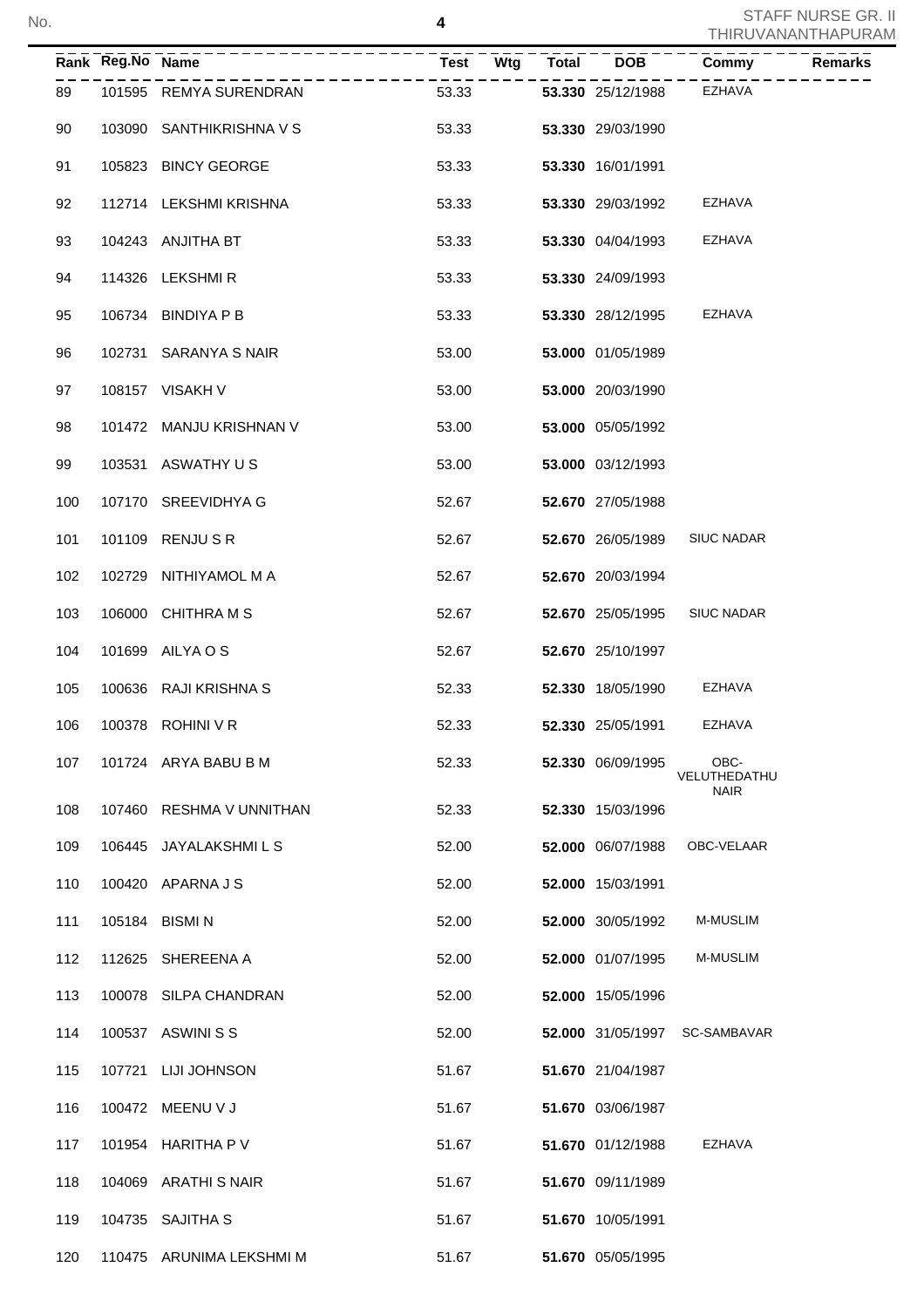|     | Rank Reg.No Name | ------------           | $\overline{Test}$ $\overline{Test}$ $\overline{Wtg}$ | Total | $\overline{DOB}$         | Commy                            | <b>Remarks</b> |
|-----|------------------|------------------------|------------------------------------------------------|-------|--------------------------|----------------------------------|----------------|
| 121 |                  | 118824 RASMI RASHEED   | 51.67                                                |       |                          | 51.670 23/08/1997 M-MUSLIM       |                |
| 122 |                  | 106506 SAVITHA S S     | 51.33                                                |       |                          | 51.330 11/05/1984 SC-PARAVAN     |                |
| 123 |                  | 105383 VIDYA C R       | 51.33                                                |       | 51.330 12/06/1986        |                                  |                |
| 124 |                  | 111261 LEKSHMI DEV S   | 51.33                                                |       | 51.330 16/07/1986        | EZHAVA                           |                |
| 125 |                  | 101281 RESMIC          | 51.33                                                |       | 51.330 22/01/1987        |                                  |                |
| 126 |                  | 100959 RAMYA SK        | 51.33                                                |       | <b>51.330</b> 15/10/1987 | EZHAVA                           |                |
| 127 |                  | 106542 ASWATHY B       | 51.33                                                |       | 51.330 22/03/1988        |                                  |                |
| 128 |                  | 109117 SAJITHA S       | 51.33                                                |       | 51.330 21/06/1990        |                                  |                |
| 129 |                  | 103525 ARUNIMA R NAIR  | 51.33                                                |       | 51.330 20/11/1993        |                                  |                |
| 130 |                  | 106197 LEENA DAS       | 51.33                                                |       | 51.330 14/02/1994        |                                  |                |
| 131 |                  | 108571 ARYA S          | 51.33                                                |       | 51.330 15/09/1996        | HINDU NADAR                      |                |
| 132 |                  | 103425 REJANI RUSSELL  | 51.00                                                |       | <b>51.000</b> 26/05/1986 | <b>SIUC NADAR</b>                |                |
| 133 |                  | 101935 LEKSHMIP        | 51.00                                                |       | <b>51.000 25/05/1988</b> | EZHAVA                           |                |
| 134 |                  | 101497 NEENA S RAJ     | 51.00                                                |       | 51.000 17/05/1990        | <b>SIUC NADAR</b>                |                |
| 135 |                  | 101487 RAKHI S R       | 51.00                                                |       | 51.000 01/10/1990        | <b>SIUC NADAR</b>                |                |
| 136 |                  | 112937 REMYA KRISHNAN  | 51.00                                                |       | 51.000 10/12/1990        | EZHAVA                           |                |
| 137 |                  | 107957 HARIKRISHNAN V  | 51.00                                                |       | 51.000 28/08/1992        |                                  |                |
| 138 |                  | 107505 PARVATHY C      | 51.00                                                |       | 51.000 19/04/1993        |                                  |                |
| 139 |                  | 107759 SARATH A B      | 51.00                                                |       | 51.000 20/05/1993        | EZHAVA                           |                |
| 140 |                  | 103469 DEVI M          | 51.00                                                |       |                          | 51.000 10/05/1994 SC-CHAKKILIYAN |                |
| 141 |                  | 110409 BINTA B L       | 51.00                                                |       | 51.000 17/05/1995        | EZHAVA                           |                |
| 142 |                  | 101454 JINCY S         | 51.00                                                |       | 51.000 25/05/1995        |                                  |                |
| 143 |                  | 102644 SARITHA A       | 50.67                                                |       | 50.670 15/04/1986        | LC                               |                |
| 144 |                  | 104577 ARYA MOHAN J S  | 50.67                                                |       | 50.670 25/04/1987        |                                  |                |
| 145 |                  | 104323 SUNU A R        | 50.67                                                |       | 50.670 19/05/1990        | EZHAVA                           |                |
| 146 |                  | 107870 NANDU V G       | 50.67                                                |       | 50.670 07/12/1992        |                                  |                |
| 147 |                  | 104479 SRUTHIVS        | 50.67                                                |       | 50.670 16/03/1993        |                                  |                |
| 148 |                  | 100665 SARANYA K S     | 50.67                                                |       | 50.670 25/05/1993        |                                  |                |
| 149 |                  | 105086 SHYNISS         | 50.67                                                |       | 50.670 28/05/1993        | EZHAVA                           |                |
| 150 |                  | 101519 NEETHURAJ SR    | 50.67                                                |       | 50.670 10/08/1995        | <b>SIUC NADAR</b>                |                |
| 151 |                  | 100113 AKSHITHA R      | 50.67                                                |       | 50.670 22/04/1996        | EZHAVA                           |                |
| 152 |                  | 101382 JASMI FATHIMA R | 50.67                                                |       | 50.670 16/06/1997        | M-MUSLIM                         |                |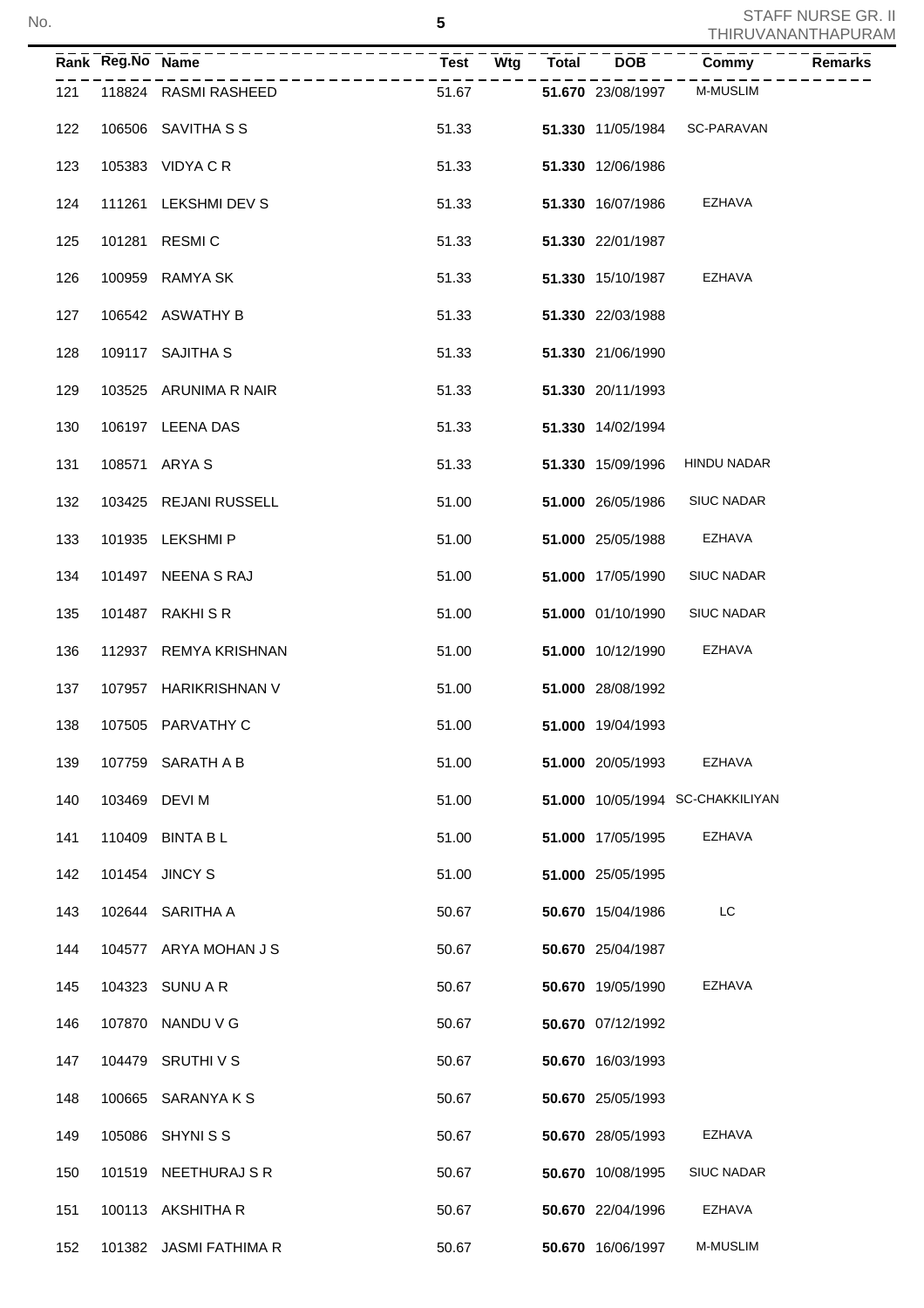|     | Rank Reg.No Name |                           |       |  |                          | $\overline{\text{Commy}}$         | Remarks |
|-----|------------------|---------------------------|-------|--|--------------------------|-----------------------------------|---------|
| 153 |                  | 104694 BINI VL            | 50.33 |  | 50.330 30/05/1989        | EZHAVA                            |         |
| 154 |                  | 105259 SARANYA G H        | 50.33 |  | 50.330 04/09/1989        |                                   |         |
| 155 |                  | 101581 ASWATHY V NAIR     | 50.33 |  | 50.330 12/11/1991        |                                   |         |
| 156 |                  | 102098 RESMI K VIJAY      | 50.33 |  | 50.330 17/05/1992        | <b>SC-MANNAN</b>                  |         |
| 157 |                  | 105475 ARYA B S           | 50.33 |  | <b>50.330</b> 07/08/1997 | EZHAVA                            |         |
| 158 |                  | 107094 REKHACHANDRA G R   | 50.00 |  | 50.000 17/10/1985        | EZHAVA                            |         |
| 159 |                  | 100709 LEKSHMI J          | 50.00 |  | 50.000 16/01/1989        |                                   |         |
| 160 |                  | 104242 ASWATHY K V        | 50.00 |  |                          | 50.000 23/11/1989 OBC-VEERASAIVAS |         |
| 161 |                  | 100842 CHINCHUS           | 50.00 |  |                          | 50.000 12/02/1992 OBC-VELAAN      |         |
| 162 |                  | 108362 SREELAL S          | 50.00 |  | 50.000 02/06/1992        |                                   |         |
| 163 |                  | 100781 ARATHY R S         | 50.00 |  | 50.000 31/05/1993        | EZHAVA                            |         |
| 164 |                  | 106634 SRADHA VIDHYADHAR  | 50.00 |  | 50.000 02/07/1993        | EZHAVA                            |         |
| 165 |                  | 102160 ALA T R            | 50.00 |  | 50.000 01/07/1994        | <b>SIUC NADAR</b>                 |         |
| 166 |                  | 105761 JASMIN J S         | 50.00 |  | 50.000 16/01/1996        | <b>M-MUSLIM</b>                   |         |
| 167 |                  | 101046 KAVYA VIJAYAN      | 50.00 |  | 50.000 15/05/1998        |                                   |         |
| 168 |                  | 100280 SHAMNA S           | 49.67 |  | 49.670 17/12/1986        | <b>M-MUSLIM</b>                   |         |
| 169 |                  | 102517 ASWATHY A S        | 49.67 |  | 49.670 26/12/1988        | EZHAVA                            |         |
| 170 |                  | 108223 MUKHIL VISHNU M T  | 49.67 |  | 49.670 31/05/1990        |                                   |         |
| 171 |                  | 101047 CHINCHU M          | 49.67 |  | 49.670 05/02/1991        |                                   |         |
| 172 |                  | 128880 DRISYA M DAS       | 49.67 |  | 49.670 25/05/1992        | EZHAVA                            |         |
| 173 |                  | 104969 ANJITHA S M        | 49.67 |  |                          | 49.670 03/07/1994 V-VISWAKARMA    |         |
| 174 |                  | 106900 DIVYACHANDRAN P    | 49.67 |  | 49.670 16/08/1996        |                                   |         |
| 175 |                  | 103903 ANISHA ANDREWS     | 49.67 |  | 49.670 16/09/1996        |                                   |         |
| 176 |                  | 103973 RANI KRISHNA C G   | 49.33 |  | 49.330 22/05/1987        |                                   |         |
| 177 |                  | 101644 REVATHY R J        | 49.33 |  | 49.330 24/10/1988        |                                   |         |
| 178 |                  | 104084 NIMA C L           | 49.33 |  | 49.330 14/01/1989        | EZHAVA                            |         |
| 179 |                  | 116633 LAVANYA S          | 49.33 |  | 49.330 20/04/1990        | SC-KURAVA                         |         |
| 180 |                  | 101987 SABINA S KUMAR     | 49.33 |  | 49.330 15/05/1990        |                                   |         |
| 181 |                  | 101626 LUBAINA N          | 49.33 |  | 49.330 11/07/1990        | <b>M-MUSLIM</b>                   |         |
| 182 |                  | 104267 ANJALI GOPI C      | 49.33 |  | 49.330 03/08/1990        |                                   |         |
| 183 |                  | 102885 SURAJA SUKUMAR S S | 49.33 |  | 49.330 29/06/1991        | OBC-CHAKKALA                      |         |
| 184 |                  | 107323 ARATHY KRISHNAN H  | 49.33 |  | 49.330 17/05/1996        |                                   |         |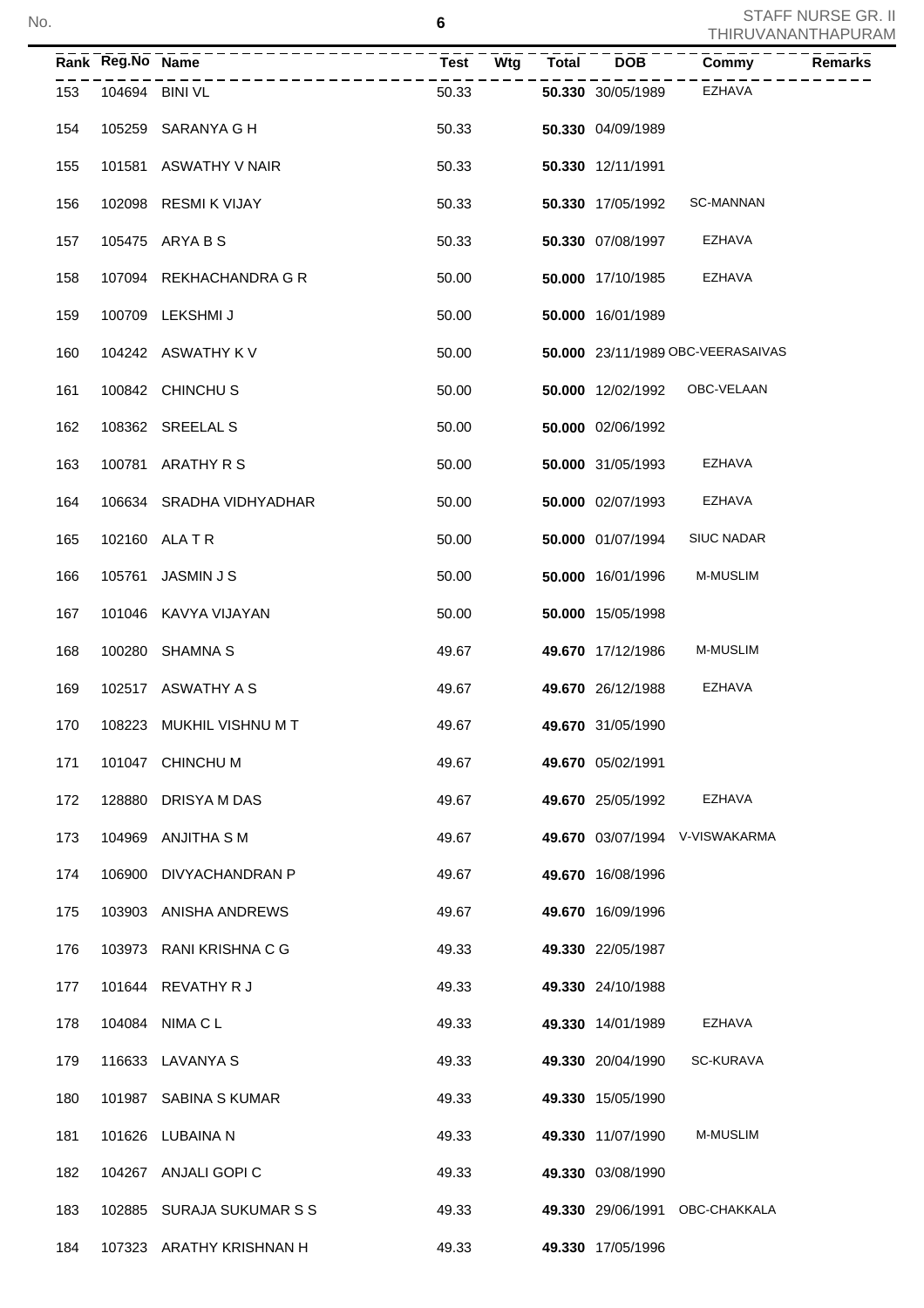|     | Rank Reg.No Name | -----------------         | $\overline{\text{Test}}$ $\overline{\text{Wtg}}$ $\overline{\text{V}}$ | Total | $\overline{DOB}$         | Commy                            | <b>Remarks</b> |
|-----|------------------|---------------------------|------------------------------------------------------------------------|-------|--------------------------|----------------------------------|----------------|
| 185 |                  | 100324 ANJU A B           | 49.33                                                                  |       | 49.330 25/05/1996        |                                  |                |
| 186 |                  | 106519 KAVITHA S          | 49.00                                                                  |       | 49.000 25/05/1985        |                                  |                |
| 187 |                  | 103954 SREEDEVICN         | 49.00                                                                  |       |                          | 49.000 30/05/1986 V-VISWAKARMA   |                |
| 188 |                  | 105209 JIMIYA CHRISTOPHER | 49.00                                                                  |       | 49.000 19/05/1987        | LC                               |                |
| 189 |                  | 106986 RESHMIMS           | 49.00                                                                  |       | 49.000 17/10/1992        |                                  |                |
| 190 |                  | 106516 SUMAYYA BEEGUM A E | 49.00                                                                  |       | 49.000 05/02/1993        | <b>M-MUSLIM</b>                  |                |
| 191 |                  | 105380 ASWATHY DK         | 49.00                                                                  |       | <b>49.000</b> 31/05/1993 | EZHAVA                           |                |
| 192 |                  | 101435 ANITHA TS          | 49.00                                                                  |       | 49.000 04/10/1993        | <b>HINDU NADAR</b>               |                |
| 193 |                  | 108192 RAZIQ M            | 48.67                                                                  |       | 48.670 15/05/1982        | <b>M-MUSLIM</b>                  |                |
| 194 |                  | 102161 DHANYA L S NAIR    | 48.67                                                                  |       | 48.670 20/05/1985        |                                  |                |
| 195 |                  | 104607 ATHIRA V S         | 48.67                                                                  |       | 48.670 20/05/1987        |                                  |                |
| 196 |                  | 108009 GOKUL PRASANTH C S | 48.67                                                                  |       | 48.670 28/05/1989        | HINDU NADAR                      |                |
| 197 |                  | 110501 ANCY A             | 48.67                                                                  |       | 48.670 02/01/1992        | M-MUSLIM                         |                |
| 198 |                  | 100761 SALINI P           | 48.67                                                                  |       | 48.670 05/05/1993        |                                  |                |
| 199 |                  | 101588 AKHILA R S         | 48.67                                                                  |       |                          | 48.670 14/07/1996 SCCC-AYYANAVAR |                |
| 200 |                  | 102356 REMYA KRISHNAN P   | 48.33                                                                  |       | 48.330 14/03/1987        |                                  |                |
| 201 |                  | 101929 REENA B S          | 48.33                                                                  |       | 48.330 13/10/1989        | <b>EZHAVA</b>                    |                |
| 202 |                  | 100232 RADHALEKSHMIKO     | 48.33                                                                  |       | 48.330 24/04/1992        | <b>SC-PANAN</b>                  |                |
| 203 |                  | 104179 FATHIMA VISAKH T A | 48.33                                                                  |       | 48.330 02/08/1992        | M-MUSLIM                         |                |
| 204 |                  | 102888 AKHILARAJ CA       | 48.33                                                                  |       | 48.330 29/09/1993        | <b>SIUC NADAR</b>                |                |
| 205 |                  | 102736 SREEKARTHIKA PU    | 48.33                                                                  |       |                          | 48.330 14/04/1994 V-VISWAKARMA   |                |
| 206 |                  | 103288 GOWRI PRIYA B      | 48.33                                                                  |       | 48.330 03/02/1997        |                                  |                |
| 207 |                  | 106084 SUMI ANTO C        | 48.33                                                                  |       | 48.330 18/08/1998        | LC                               |                |
| 208 |                  | 106279 MAHIMA P S         | 48.00                                                                  |       | 48.000 20/01/1986        |                                  |                |
| 209 |                  | 102326 MAHIRA M S         | 48.00                                                                  |       | 48.000 30/01/1987        | M-MUSLIM                         |                |
| 210 |                  | 106792 REVATHY A S        | 48.00                                                                  |       | 48.000 17/05/1990        | SC-VANNAN                        |                |
| 211 |                  | 105024 GOPIKA KRISHNAN G  | 48.00                                                                  |       | 48.000 16/10/1991        |                                  |                |
| 212 |                  | 105584 AMRITHA B          | 48.00                                                                  |       | 48.000 01/10/1995        |                                  |                |
| 213 |                  | 103820 UMAJYOTHI J S      | 47.67                                                                  |       | 47.670 09/05/1988        |                                  |                |
| 214 |                  | 104892 VIDYA R            | 47.67                                                                  |       |                          | 47.670 05/07/1988 V-VISWAKARMA   |                |
| 215 |                  | 105822 SOUMYA M S         | 47.67                                                                  |       | 47.670 16/08/1988        |                                  |                |
| 216 |                  | 104661 LEKSHMIVS          | 47.67                                                                  |       | 47.670 21/05/1990        |                                  |                |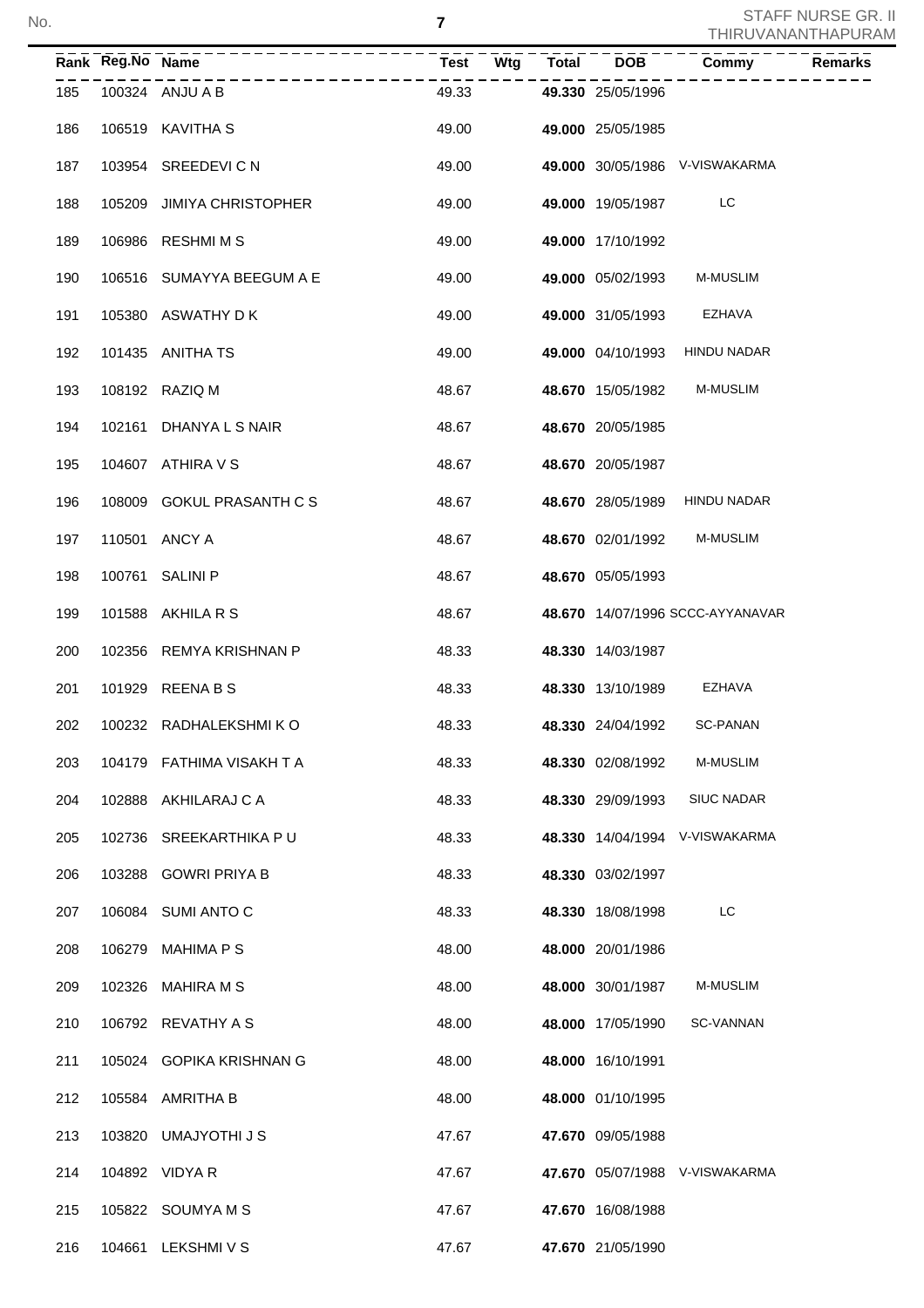|     | Rank Reg.No Name | --------------------      | <b>Test</b><br><b>Wtg</b> | <b>Total</b> | <b>DOB</b>        | Commy                                             | Remarks |
|-----|------------------|---------------------------|---------------------------|--------------|-------------------|---------------------------------------------------|---------|
| 217 |                  | 107770 ABHIJITH S         | 47.67                     |              | 47.670 13/08/1992 |                                                   |         |
| 218 |                  | 105670 NEETHU GOPINATH    | 47.67                     |              |                   | 47.670 23/04/1993 OBC-VILAKKITHALA<br><b>NAIR</b> |         |
| 219 |                  | 107715 BILAL N            | 47.67                     |              | 47.670 20/05/1993 | <b>M-MUSLIM</b>                                   |         |
| 220 |                  | 104827 KARTHIKA GOPAN C   | 47.67                     |              | 47.670 25/09/1994 |                                                   |         |
| 221 |                  | 149054 PRAJISHA P         | 47.67                     |              | 47.670 25/11/1995 | EZHAVA                                            |         |
| 222 |                  | 104117 KRISHNENDU U B     | 47.67                     |              | 47.670 13/08/1996 |                                                   |         |
| 223 |                  | 104540 RENJITHA KUMARY I  | 47.67                     |              | 47.670 08/12/1996 |                                                   |         |
| 224 |                  | 101276 RITI MERIN ABRAHAM | 47.33                     |              | 47.330 14/12/1983 |                                                   |         |
| 225 |                  | 102651 REJITHA SK         | 47.33                     |              | 47.330 08/05/1988 |                                                   |         |
| 226 |                  | 101477 ANJU M S           | 47.33                     |              | 47.330 16/02/1991 |                                                   |         |
| 227 |                  | 105519 PAVITHRA P M       | 47.33                     |              | 47.330 26/03/1992 |                                                   |         |
| 228 |                  | 101809 RENJU M R          | 47.33                     |              | 47.330 15/06/1993 | EZHAVA                                            |         |
| 229 |                  | 102253 INDU NAIR P S      | 47.33                     |              | 47.330 19/04/1995 |                                                   |         |
| 230 |                  | 107133 VIDHYAMOL V        | 47.33                     |              | 47.330 11/07/1995 |                                                   |         |
| 231 |                  | 100881 VIJITHA VIJAYAN    | 47.33                     |              | 47.330 04/10/1995 | D-DHEEVARA                                        |         |
| 232 |                  | 106416 GREESHMAGS         | 47.33                     |              | 47.330 18/02/1996 | OBC-VELAAR                                        |         |
| 233 |                  | 104672 MANJUSHA R S       | 47.00                     |              | 47.000 06/02/1983 | EZHAVA                                            |         |
| 234 |                  | 104965 ARUNA S R          | 47.00                     |              | 47.000 31/01/1984 |                                                   |         |
| 235 |                  | 108295 SIBI MUKESH M P    | 47.00                     |              | 47.000 25/05/1987 |                                                   |         |
| 236 |                  | 136165 SIMI MATHEW        | 47.00                     |              | 47.000 03/10/1988 |                                                   |         |
| 237 |                  | 105364 ARATHI JAYAN       | 47.00                     |              | 47.000 17/03/1990 |                                                   |         |
| 238 |                  | 106393 AMRUTHA C V        | 47.00                     |              | 47.000 30/03/1991 | EZHAVA                                            |         |
| 239 |                  | 103548 SREEJA J S         | 47.00                     |              | 47.000 21/09/1991 |                                                   |         |
| 240 |                  | 102228 PARVATHY P NAIR    | 47.00                     |              | 47.000 08/01/1992 |                                                   |         |
| 241 |                  | 100571 REMYA REMAKANTH    | 47.00                     |              | 47.000 25/03/1992 | EZHAVA                                            |         |
| 242 |                  | 104537 CHINCHULT          | 47.00                     |              | 47.000 10/05/1992 |                                                   |         |
| 243 |                  | 110085 SABANA SALAM       | 47.00                     |              | 47.000 08/05/1994 | <b>M-MUSLIM</b>                                   |         |
| 244 |                  | 105431 SHEENA DAS N S     | 47.00                     |              | 47.000 11/09/1994 | <b>SIUC NADAR</b>                                 |         |
| 245 |                  | 100833 APSARA VIJAYAN V M | 47.00                     |              | 47.000 10/06/1995 |                                                   |         |
| 246 |                  | 104847 AISWARYA GOURI K   | 47.00                     |              | 47.000 01/08/1995 | OBC-TELUGU<br><b>CHETTIES</b>                     |         |
| 247 |                  | 103293 KRISHNA BHASKAR    | 47.00                     |              | 47.000 06/03/1996 |                                                   |         |
| 248 |                  | 105648 RESHMA A           | 47.00                     |              | 47.000 01/03/1997 | <b>SC-VETAN</b>                                   |         |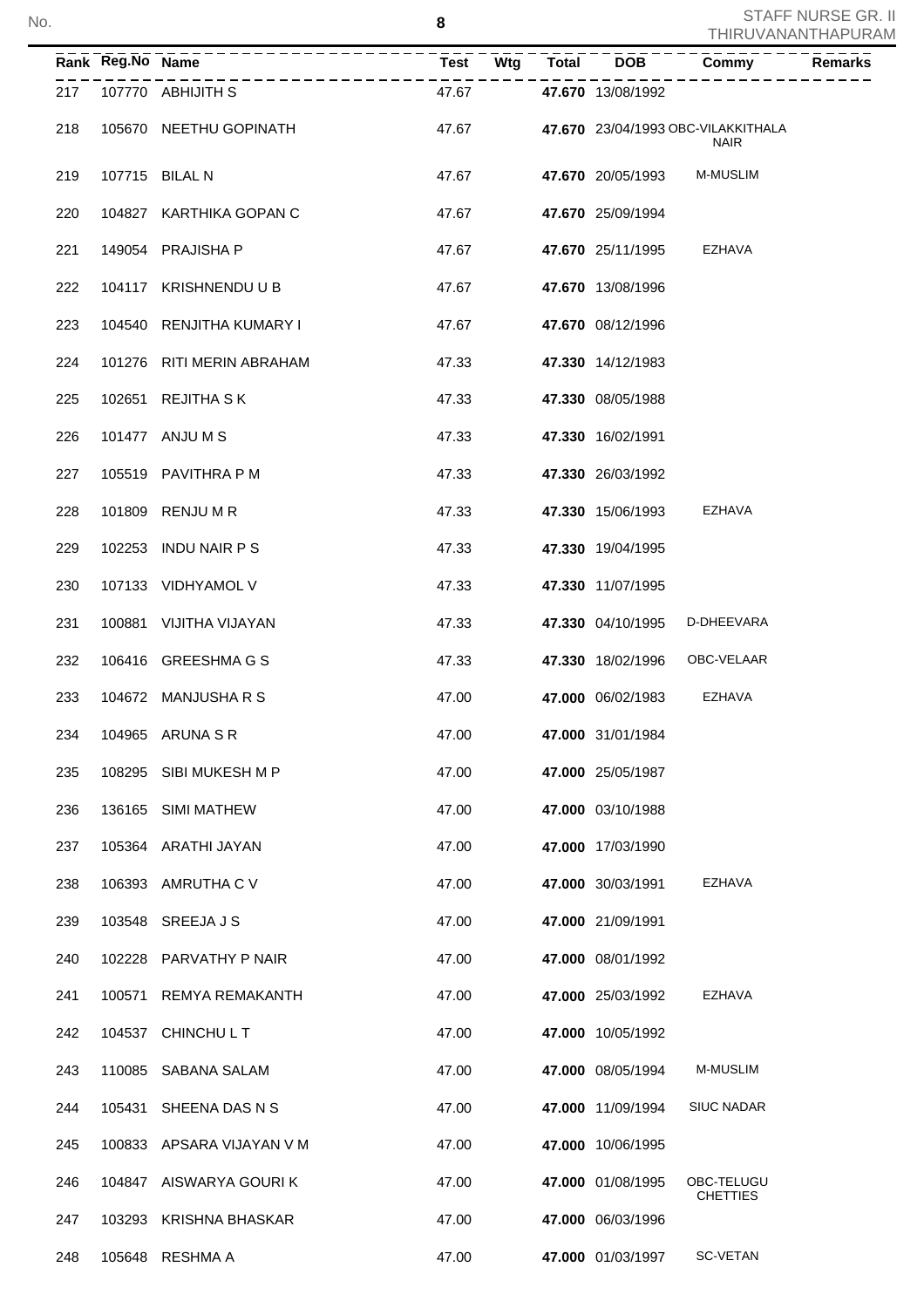|     | Rank Reg.No Name |                         | $T = - - - - - - - - - -$<br>Test Wtg Total |  | $\overline{DOB}$  | $\overline{\text{Commy}}$      | <b>Remarks</b> |
|-----|------------------|-------------------------|---------------------------------------------|--|-------------------|--------------------------------|----------------|
| 249 |                  | 102325 GOPIKA S         | 47.00                                       |  | 47.000 15/10/1997 |                                |                |
| 250 |                  | 104318 RAMSA S          | 46.67                                       |  | 46.670 21/11/1982 | M-MUSLIM                       |                |
| 251 |                  | 100634 ASWATHY V        | 46.67                                       |  | 46.670 09/03/1986 |                                |                |
| 252 |                  | 102074 ANJU V J         | 46.67                                       |  | 46.670 11/05/1987 |                                |                |
| 253 |                  | 112110 SANTHINI S       | 46.67                                       |  | 46.670 31/12/1988 |                                |                |
| 254 |                  | 102045 SUNJU S          | 46.67                                       |  | 46.670 23/01/1990 | EZHAVA                         |                |
| 255 |                  | 102427 AHALYA GOPAL V C | 46.67                                       |  | 46.670 12/09/1990 |                                |                |
| 256 |                  | 108033 VINUCHITH V C    | 46.67                                       |  | 46.670 08/02/1991 |                                |                |
| 257 |                  | 100117 AMRITHA A MOHAN  | 46.67                                       |  |                   | 46.670 26/08/1997 V-VISWAKARMA |                |
| 258 |                  | 106723 SUMIS            | 46.67                                       |  | 46.670 07/10/1997 | <b>SIUC NADAR</b>              |                |
| 259 |                  | 104326 JINI R K         | 46.33                                       |  | 46.330 07/06/1983 | <b>SIUC NADAR</b>              |                |
| 260 |                  | 103880 LEKSHMY M        | 46.33                                       |  | 46.330 12/05/1985 |                                |                |
| 261 |                  | 101508 SMITHA SURESH S  | 46.33                                       |  |                   | 46.330 15/03/1987 SC-CHERAMAR  |                |
| 262 |                  | 101173 SURYA S NAIR     | 46.33                                       |  | 46.330 30/05/1989 |                                |                |
| 263 |                  | 116699 REMYA NAIR       | 46.33                                       |  | 46.330 04/06/1989 |                                |                |
| 264 |                  | 107150 KRISHNATS        | 46.33                                       |  | 46.330 27/01/1992 |                                |                |
| 265 |                  | 101233 SRUTHY S         | 46.33                                       |  | 46.330 10/02/1993 |                                |                |
| 266 |                  | 104232 SARANYA S        | 46.33                                       |  | 46.330 15/05/1993 |                                |                |
| 267 |                  | 107096 ARSHA S          | 46.33                                       |  | 46.330 15/10/1996 |                                |                |
| 268 |                  | 105471 ARYA PRATHAP     | 46.33                                       |  | 46.330 26/10/1996 |                                |                |
| 269 |                  | 103846 ARATHY R S       | 46.33                                       |  | 46.330 23/05/1997 | OBC-VANIKA<br>VAISYA           |                |
| 270 |                  | 100555 SANDHYA V G      | 46.00                                       |  | 46.000 26/02/1985 | SC-THANDAN                     |                |
| 271 |                  | 102934 SINDHU S         | 46.00                                       |  | 46.000 10/04/1986 | <b>EZHAVA</b>                  |                |
| 272 |                  | 112530 ASWATHY MOHAN    | 46.00                                       |  | 46.000 17/01/1987 | EZHAVA                         |                |
| 273 |                  | 128181 ACHUTHAN K S     | 46.00                                       |  | 46.000 01/08/1987 | D-DHEEVARA                     |                |
| 274 |                  | 121076 ABEESHA MOLKK    | 46.00                                       |  | 46.000 30/11/1989 | M-MUSLIM                       |                |
| 275 |                  | 105348 SHINI S          | 46.00                                       |  | 46.000 22/02/1990 |                                |                |
| 276 |                  | 109332 RESHMA REGUNATH  | 46.00                                       |  | 46.000 16/05/1990 | EZHAVA                         |                |
| 277 |                  | 104982 KEERTHIMS        | 46.00                                       |  | 46.000 27/05/1990 |                                |                |
| 278 |                  | 108625 ANJALIMS         | 46.00                                       |  | 46.000 20/05/1993 |                                |                |
| 279 |                  | 100671 SREE VALLY G S   | 46.00                                       |  | 46.000 10/07/1994 | EZHAVA                         |                |
| 280 |                  | 105073 AISWARYA G K     | 46.00                                       |  | 46.000 23/02/1996 | SC-THANDAN                     |                |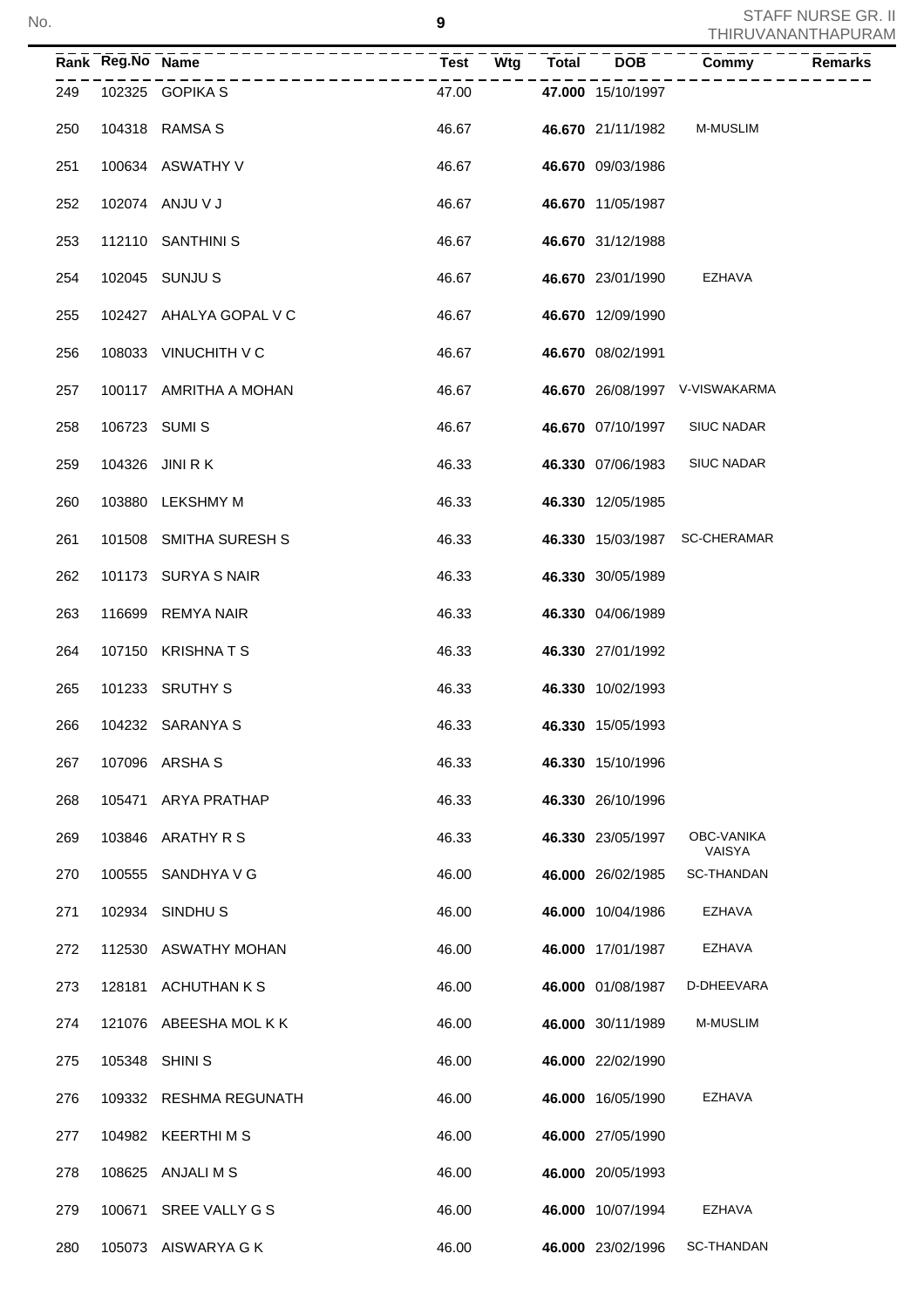|     | Rank Reg.No Name | -----------------       |       | Test Wtg | Total DOB                | Commy                         | Remarks |
|-----|------------------|-------------------------|-------|----------|--------------------------|-------------------------------|---------|
| 281 |                  | 107459 AVANIIV          | 46.00 |          | 46.000 08/03/1996        |                               |         |
| 282 |                  | 104513 ASWATHY A        | 46.00 |          | 46.000 26/05/1997        |                               |         |
| 283 | 104176           | S SALINI                | 45.67 |          |                          | 45.670 30/12/1984 SC-CHERAMAR |         |
| 284 |                  | 101223 SOWMYA MOL S     | 45.67 |          | <b>45.670</b> 22/10/1985 | EZHAVA                        |         |
| 285 |                  | 106669 SUKANA R         | 45.67 |          | 45.670 29/05/1988        | OBC-VANIKA<br>VAISYA          |         |
| 286 |                  | 100380 JISMI SUBHASH    | 45.67 |          | 45.670 15/07/1992        |                               |         |
| 287 |                  | 106003 JINU JOSE        | 45.67 |          | 45.670 21/11/1992        |                               |         |
| 288 |                  | 100530 NIMISHA H R      | 45.67 |          | 45.670 14/03/1993        | LC                            |         |
| 289 |                  | 104772 JINTU JOSEPH     | 45.67 |          | 45.670 19/06/1993        |                               |         |
| 290 |                  | 102787 ANJU K S         | 45.67 |          | 45.670 28/10/1994        | D-ARAYAN                      |         |
| 291 |                  | 100756 VIDYA V JOY      | 45.67 |          | 45.670 07/11/1994        |                               |         |
| 292 |                  | 106044 SUJA L S         | 45.67 |          | 45.670 02/07/1995        |                               |         |
| 293 |                  | 105501 ATHIRA B NAIR    | 45.67 |          | 45.670 26/05/1996        |                               |         |
| 294 |                  | 102321 ATHIRA G S       | 45.67 |          |                          | 45.670 04/08/1996 SC-SAMBAVAR |         |
| 295 |                  | 101851 ATHIRA A S       | 45.67 |          | 45.670 25/02/1997        | OBC-CHETTY                    |         |
| 296 |                  | 101760 SHAHINA M        | 45.67 |          | 45.670 26/09/1997        | <b>M-MUSLIM</b>               |         |
| 297 |                  | 100633 RESMIRL          | 45.33 |          | 45.330 16/05/1986        |                               |         |
| 298 |                  | 107187 ASHA A P         | 45.33 |          |                          | 45.330 08/02/1987 SC-CHERAMAR |         |
| 299 |                  | 103316 SAJANA G R       | 45.33 |          | 45.330 05/03/1988        |                               |         |
| 300 |                  | 105903 SIMMISS          | 45.33 |          | 45.330 31/05/1988        | <b>EZHAVA</b>                 |         |
| 301 |                  | 106930 ASWATHY JAYAN S  | 45.33 |          | 45.330 15/05/1989        |                               |         |
| 302 |                  | 111391 SHYNIK           | 45.33 |          | 45.330 17/10/1989        | SCCC-KURAVA                   |         |
| 303 |                  | 104109 ANJITHA M R      | 45.33 |          | 45.330 05/02/1991        |                               |         |
| 304 |                  | 106463 SREEJA P S       | 45.33 |          | 45.330 22/02/1991        |                               |         |
| 305 |                  | 104975 ANUPAMA K P      | 45.33 |          | 45.330 25/02/1991        |                               |         |
| 306 |                  | 100386 SREEDIVYA SR     | 45.33 |          | 45.330 30/05/1991        |                               |         |
| 307 |                  | 104486 JIJI A CHANDRAN  | 45.33 |          | 45.330 11/07/1991        | <b>EZHAVA</b>                 |         |
| 308 |                  | 112857 SHAJNA S         | 45.33 |          | 45.330 02/09/1992        | M-MUSLIM                      |         |
| 309 |                  | 104174 ARYA M T NAIR    | 45.33 |          | 45.330 03/02/1995        |                               |         |
| 310 |                  | 103651 ATHIRA V S       | 45.33 |          | 45.330 05/12/1995        | SC-THANDAN                    |         |
| 311 |                  | 100780 KRISHNA SREE KS  | 45.33 |          | 45.330 10/09/1997        |                               |         |
| 312 |                  | 114441 JINCY LIZ THOMAS | 45.00 |          | 45.000 29/05/1984        |                               |         |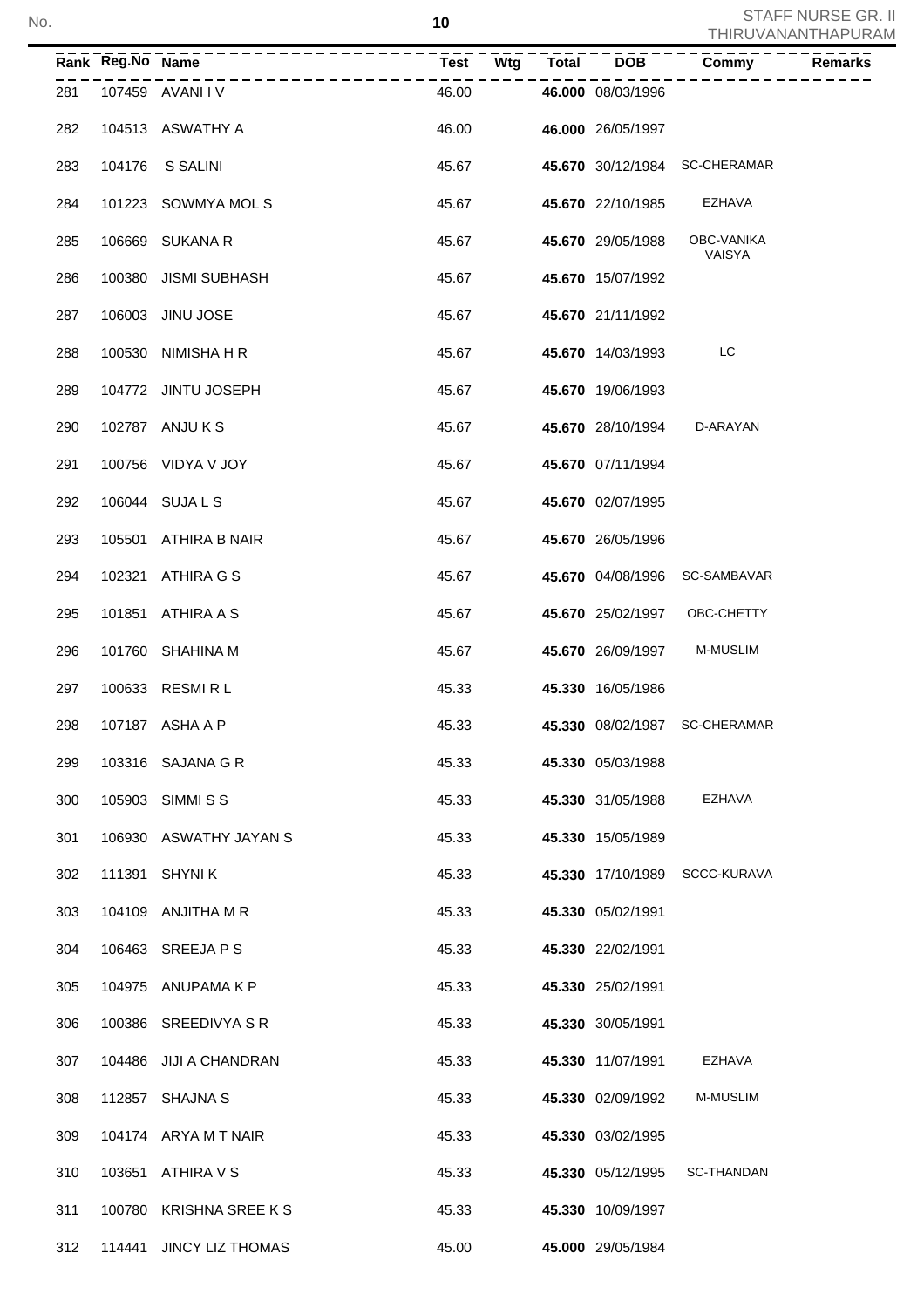|     | Rank Reg.No Name |                                      |       |  |                          |                                                   |  |
|-----|------------------|--------------------------------------|-------|--|--------------------------|---------------------------------------------------|--|
| 313 |                  | ---------------<br>100651 SIBI SYMON | 45.00 |  | 45.000 01/06/1984        | <b>LC</b>                                         |  |
| 314 |                  | 100509 ASHA V                        | 45.00 |  | 45.000 03/06/1991 EZHAVA |                                                   |  |
| 315 |                  | 101390 CHINNUCS                      | 45.00 |  | 45.000 07/01/1995        | OBC-VANIKA<br>VAISYA                              |  |
| 316 |                  | 100524 ARUNIMA S                     | 45.00 |  | 45.000 13/02/1995        |                                                   |  |
| 317 |                  | 106371 ANJALIAJ                      | 45.00 |  | 45.000 30/06/1995        | EZHAVA                                            |  |
| 318 |                  | 101679 SARANYA R CHANDRAN            | 45.00 |  | 45.000 14/03/1996        |                                                   |  |
| 319 |                  | 111703 NEETHU C                      | 45.00 |  | 45.000 06/09/1996        | OBC-CHETTY                                        |  |
| 320 |                  | 101273 HARITHA S S                   | 45.00 |  | 45.000 10/11/1997        | OBC-VELAAN                                        |  |
| 321 |                  | 103286 LEEJA RAJ L P                 | 45.00 |  | 45.000 17/02/1998 EZHAVA |                                                   |  |
| 322 |                  | 105825 CHITHRASS                     | 44.67 |  | 44.670 02/05/1987 EZHAVA |                                                   |  |
| 323 |                  | 100733 SUMILA RAJ L R                | 44.67 |  | 44.670 30/08/1988        | <b>SIUC NADAR</b>                                 |  |
| 324 |                  | 108400 DILEEP KUMAR G                | 44.67 |  | 44.670 08/09/1988        |                                                   |  |
| 325 |                  | 101106 ASWATHY C S                   | 44.67 |  | 44.670 17/11/1988        |                                                   |  |
| 326 |                  | 110998 VEENA V                       | 44.67 |  |                          | 44.670 22/03/1990 OBC-CHETTIES                    |  |
| 327 |                  | 100562 ANU S KUMAR                   | 44.67 |  |                          | 44.670 01/05/1990 OBC-VILAKKITHALA<br><b>NAIR</b> |  |
| 328 |                  | 107584 ANUJA A                       | 44.67 |  | 44.670 23/05/1990        | OBC-VANIKA<br>VAISYA                              |  |
| 329 |                  | 102368 LEKSHMI LAL S                 | 44.67 |  | 44.670 06/02/1992        | EZHAVA                                            |  |
| 330 |                  | 107280 ANJITHA G G                   | 44.67 |  | 44.670 10/02/1992        | V-ASARI                                           |  |
| 331 |                  | 105229 ASWATHY NAIR B V              | 44.67 |  | 44.670 25/05/1992        |                                                   |  |
| 332 | 107058           | MANEESHA MANZOOR                     | 44.67 |  | 44.670 08/10/1992        | M-MUSLIM                                          |  |
| 333 | 105355           | <b>GANGA S S</b>                     | 44.67 |  | 44.670 03/04/1994        | EZHAVA                                            |  |
| 334 | 101226           | <b>SARGA S SUNIL</b>                 | 44.67 |  | 44.670 10/07/1996        | SC-PULAYA                                         |  |
| 335 |                  | 102604 SUMAYYA S                     | 44.67 |  | 44.670 16/12/1996        | M-MUSLIM                                          |  |
| 336 |                  | 105115 AJISHA P S                    | 44.33 |  | 44.330 02/01/1984        | EZHAVA                                            |  |
| 337 |                  | 107703 PRAVEEN S                     | 44.33 |  | 44.330 25/05/1984        | EZHAVA                                            |  |
| 338 |                  | 103905 LINU JOHN                     | 44.33 |  | 44.330 03/05/1986        | SIUC NADAR                                        |  |
| 339 | 102971           | TINTU B RAJ                          | 44.33 |  | 44.330 26/05/1986        | SIUC NADAR                                        |  |
| 340 |                  | 101172 HENA CHANDRAN A C             | 44.33 |  | 44.330 30/05/1986        | EZHAVA                                            |  |
| 341 |                  | 108642 SALINI S                      | 44.33 |  | 44.330 22/02/1987        |                                                   |  |
| 342 |                  | 105360 NISHA S                       | 44.33 |  | 44.330 27/05/1987        |                                                   |  |
| 343 |                  | 125175 TEJI T THOMAS                 | 44.33 |  | 44.330 27/11/1987        |                                                   |  |
| 344 |                  | 103622 MAHIMA S                      | 44.33 |  | 44.330 10/04/1988        | <b>EZHAVA</b>                                     |  |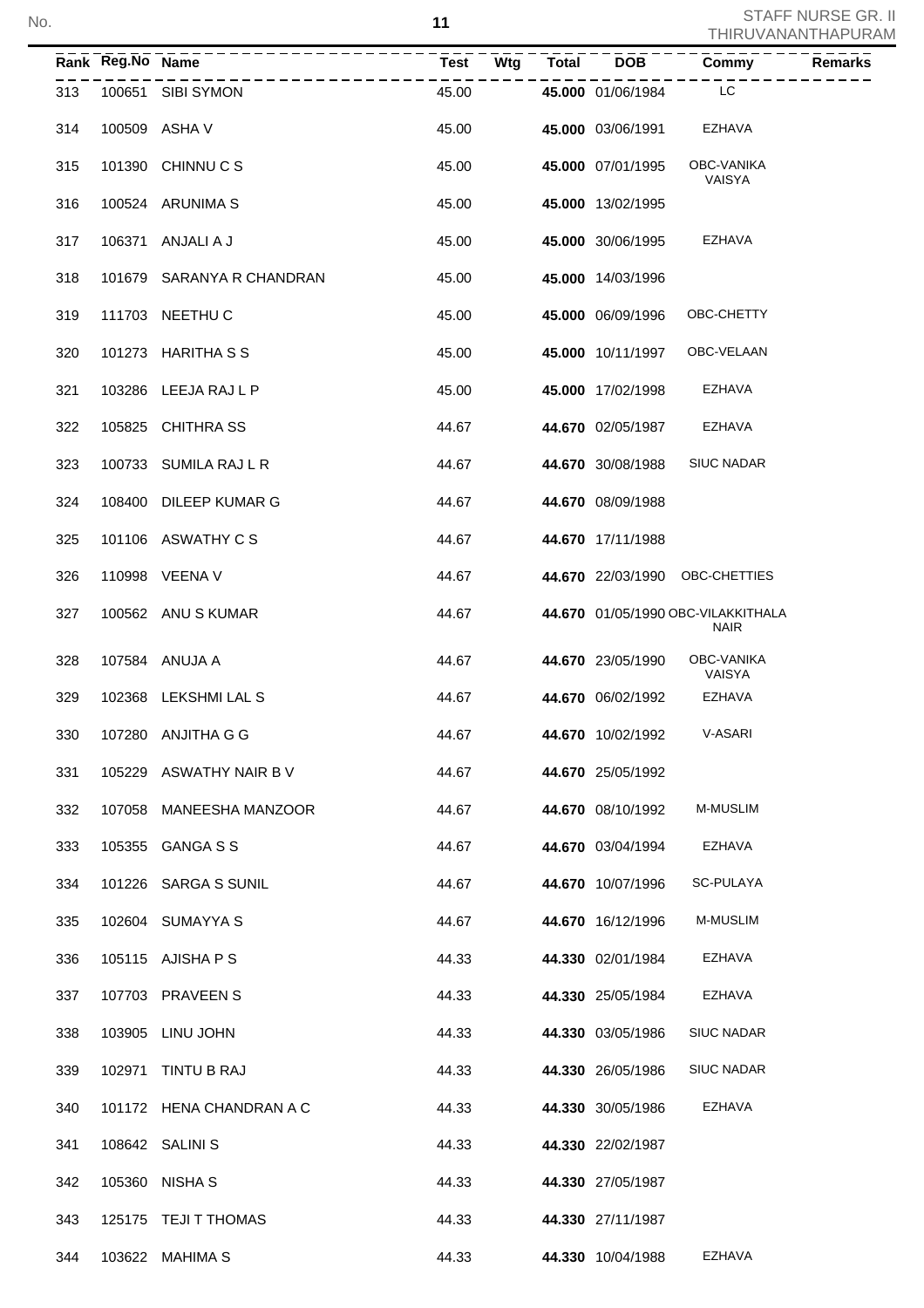|     | Rank Reg.No Name |                          | Test  | Wtg | <b>Total</b> | <b>DOB</b>               | Commy                                             | <b>Remarks</b> |
|-----|------------------|--------------------------|-------|-----|--------------|--------------------------|---------------------------------------------------|----------------|
| 345 |                  | 104971 SHAINI MOL J      | 44.33 |     |              | 44.330 28/12/1990        | M-MUSLIM                                          |                |
| 346 |                  | 102257 VEENA V S         |       |     |              |                          | 44.33 44.330 02/05/1991 OBC-YADAVAS               |                |
| 347 |                  | 103742 SUNAYYA R A       | 44.33 |     |              |                          | 44.330 13/05/1993 M-MUSLIM                        |                |
| 348 |                  | 102199 ANJANA C S        | 44.33 |     |              | <b>44.330 27/07/1993</b> | <b>SIUC NADAR</b>                                 |                |
| 349 |                  | 107741 SYAMKRISHNAN K P  | 44.33 |     |              | 44.330 28/10/1994        |                                                   |                |
| 350 |                  | 101663 ASWATHY S S       | 44.33 |     |              |                          | 44.330 13/12/1994 OBC-CHAKKALA                    |                |
| 351 |                  | 107228 ANJANA N A        | 44.33 |     |              | 44.330 11/05/1996        |                                                   |                |
| 352 |                  | 104601 KEERTHANA S B     | 44.33 |     |              | 44.330 28/10/1996        | EZHAVA                                            |                |
| 353 |                  | 113190 KRISHNAPRIYA V J  | 44.33 |     |              | 44.330 29/11/1997        |                                                   |                |
| 354 |                  | 103076 SOUMYA R          | 44.00 |     |              | 44.000 20/05/1984        | EZHAVA                                            |                |
| 355 |                  | 105771 JAYA LEKSHMIS V   | 44.00 |     |              | 44.000 13/05/1986        |                                                   |                |
| 356 |                  | 110608 SANDHYA E         | 44.00 |     |              | 44.000 25/05/1986        | <b>LC</b>                                         |                |
| 357 |                  | 103079 PONNIS            | 44.00 |     |              |                          | 44.000 13/02/1987 EZHAVA                          |                |
| 358 |                  | 112149 SURYA SYAM        | 44.00 |     |              | 44.000 19/01/1988        | EZHAVA                                            |                |
| 359 |                  | 108100 JISHNU A S        | 44.00 |     |              | 44.000 01/05/1988        |                                                   |                |
| 360 |                  | 100026 SREENU V P        | 44.00 |     |              | 44.000 13/05/1988        |                                                   |                |
| 361 |                  | 103602 THRIPTHI G NAIR   | 44.00 |     |              | 44.000 14/12/1988        |                                                   |                |
| 362 |                  | 100520 SARANYA V NAIR P  | 44.00 |     |              | 44.000 30/05/1989        |                                                   |                |
| 363 |                  | 105288 NEETHIR           | 44.00 |     |              | 44.000 05/09/1991        | EZHAVA                                            |                |
| 364 |                  | 102728 SOUMYA S S        | 44.00 |     |              | 44.000 20/04/1992        | <b>SIUC NADAR</b>                                 |                |
| 365 |                  | 107705 SREEJITH C S      | 44.00 |     |              | 44.000 31/05/1992        |                                                   |                |
| 366 | 101461           | NITHINA R P              | 44.00 |     |              | 44.000 20/04/1993        | HINDU NADAR                                       |                |
| 367 |                  | 103161 LEKSHMI MOL K J   | 44.00 |     |              | 44.000 13/08/1993        | <b>SC-THANDAN</b>                                 |                |
| 368 |                  | 101868 VEENA P V         | 44.00 |     |              | 44.000 06/10/1993        |                                                   |                |
| 369 |                  | 101517 TINCYMOL P V      | 44.00 |     |              | 44.000 10/03/1994        | SC-SAMBAVA                                        |                |
| 370 |                  | 105983 APARNA S V        | 44.00 |     |              | 44.000 25/02/1995        | EZHAVA                                            |                |
| 371 |                  | 100114 KEERTHANA M S     | 44.00 |     |              | 44.000 08/11/1995        | OBC-VANIKA<br>VAISYA                              |                |
| 372 |                  | 101708 PRIYANKA I B      | 44.00 |     |              |                          | 44.000 11/03/1996 OBC-VILAKKITHALA<br><b>NAIR</b> |                |
| 373 |                  | 111140 SARITHA SV        | 44.00 |     |              | 44.000 26/03/1997        | EZHAVA                                            |                |
| 374 | 102681           | <b>BEENA BENCHAMIN R</b> | 43.67 |     |              | 43.670 31/05/1984        |                                                   |                |
| 375 |                  | 107879 JOHN SEBASTIAN    | 43.67 |     |              | 43.670 23/06/1989        |                                                   |                |
| 376 |                  | 104750 ARCHANA SUKUMARAN | 43.67 |     |              |                          | 43.670 23/04/1990 OBC-CHAKKALA                    |                |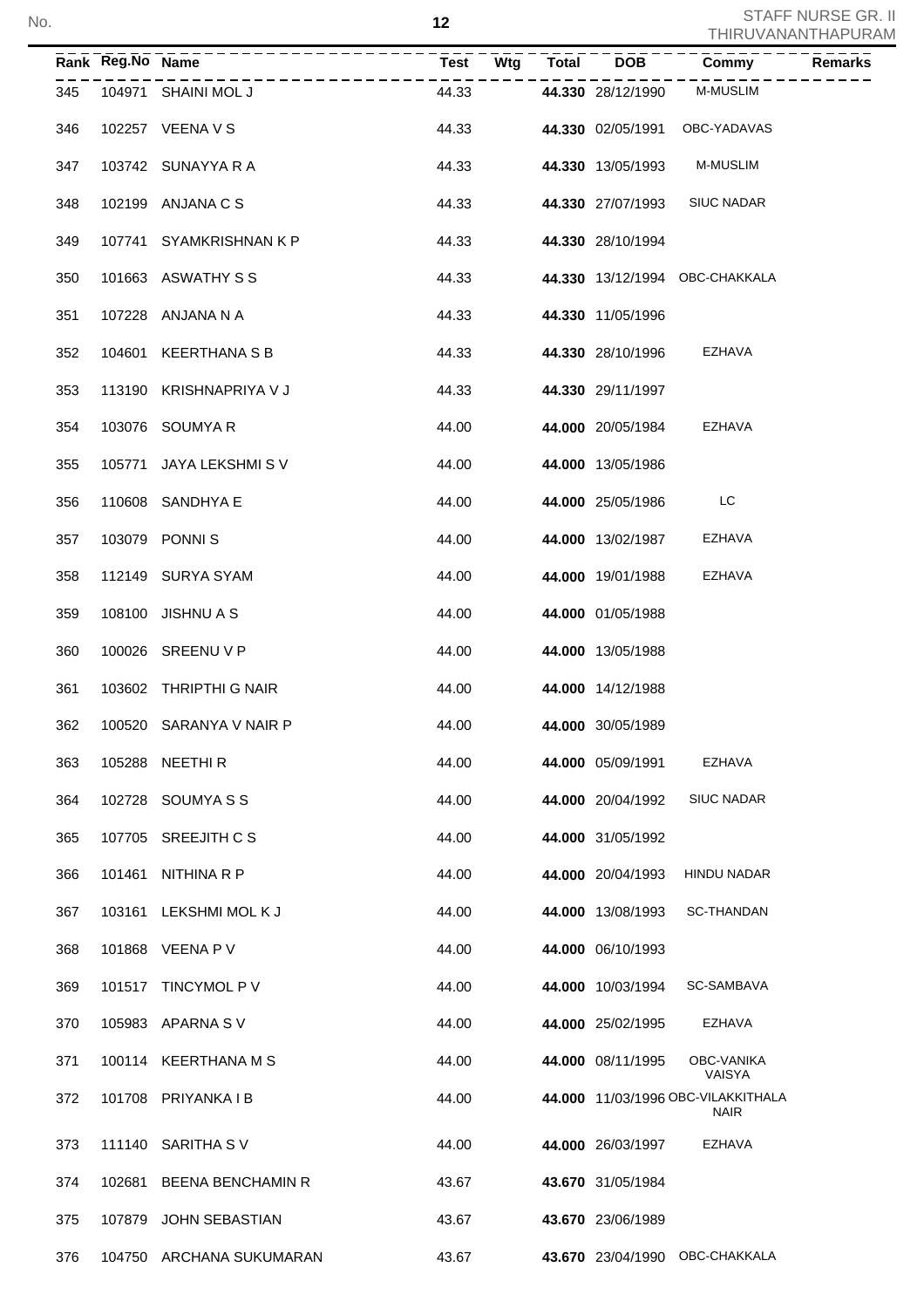|     | Rank Reg.No Name |                           | <b>Test</b><br>Wtg | <b>Total</b> | <b>DOB</b>        | Commy                          | <b>Remarks</b> |
|-----|------------------|---------------------------|--------------------|--------------|-------------------|--------------------------------|----------------|
| 377 |                  | 100987 VEENA V NAIR       | 43.67              |              | 43.670 20/05/1990 |                                |                |
| 378 |                  | 100262 RENJINI M G        | 43.67              |              | 43.670 08/07/1990 | EZHAVA                         |                |
| 379 |                  | 106129 MEERA MURALI       | 43.67              |              | 43.670 02/10/1991 |                                |                |
| 380 |                  | 105450 ARCHA VIJAYAN      | 43.67              |              | 43.670 13/12/1991 |                                |                |
| 381 |                  | 101188 BEENA S            | 43.67              |              | 43.670 05/05/1992 |                                |                |
| 382 |                  | 111177 RIYA RAJ           | 43.67              |              | 43.670 19/10/1992 |                                |                |
| 383 |                  | 102440 RESHMA RAJ R       | 43.67              |              | 43.670 11/04/1993 | EZHAVA                         |                |
| 384 |                  | 105832 HARITHA H B        | 43.67              |              | 43.670 28/02/1996 | <b>HINDU NADAR</b>             |                |
| 385 |                  | 108333 AJMAL KHAN A       | 43.67              |              | 43.670 18/07/1996 | M-MUSLIM                       |                |
| 386 |                  | 108210 ABDUL ARSHAD M P   | 43.67              |              | 43.670 04/06/1997 | M-MUSLIM                       |                |
| 387 |                  | 104884 SABITHA S S        | 43.33              |              | 43.330 29/12/1985 | EZHAVA                         |                |
| 388 |                  | 102883 SOUMYA S S         | 43.33              |              | 43.330 25/05/1986 | EZHAVA                         |                |
| 389 |                  | 128030 JIJO C UTHUP       | 43.33              |              | 43.330 22/03/1988 |                                |                |
| 390 |                  | 108608 BIJI K S           | 43.33              |              | 43.330 20/04/1988 | SC-PULAYA                      |                |
| 391 |                  | 103693 GREESHMA H S       | 43.33              |              |                   | 43.330 23/07/1988 V-VISWAKARMA |                |
| 392 |                  | 105568 DEEPTHISL          | 43.33              |              | 43.330 10/05/1989 | OBC-VELAAN                     |                |
| 393 |                  | 107977 VAISAKH G          | 43.33              |              | 43.330 20/12/1989 |                                |                |
| 394 |                  | 101703 KRISHNA V U        | 43.33              |              | 43.330 11/05/1990 |                                |                |
| 395 | 106269           | <b>BRINEES B SATHEESH</b> | 43.33              |              | 43.330 20/05/1990 | EZHAVA                         |                |
| 396 |                  | 103936 ANU G R            | 43.33              |              | 43.330 16/11/1990 | OBC-VANIKA<br>VAISYA           |                |
| 397 | 103243           | RAGEE R NAIR              | 43.33              |              | 43.330 08/06/1991 |                                |                |
| 398 | 106473           | SOORYANS                  | 43.33              |              | 43.330 18/11/1991 |                                |                |
| 399 |                  | 107301 ASWATHY SR         | 43.33              |              | 43.330 19/08/1992 |                                |                |
| 400 |                  | 117404 ATHIRAK            | 43.33              |              | 43.330 29/04/1993 | EZHAVA                         |                |
| 401 | 101807           | SAJANA MOL SR             | 43.33              |              | 43.330 04/06/1993 |                                |                |
| 402 | 105152           | SREELEKSHMI J             | 43.33              |              | 43.330 31/05/1994 |                                |                |
| 403 | 102668           | SUKRITHA S                | 43.33              |              | 43.330 16/07/1994 | HINDU NADAR                    |                |
| 404 | 108436           | <b>MUBEENA S N</b>        | 43.33              |              | 43.330 09/03/1997 | M-MUSLIM                       |                |
| 405 |                  | 107174 REVATHY D A        | 43.33              |              | 43.330 27/09/1997 | SC-THANDAN                     |                |
| 406 | 102129           | KEERTHI K                 | 43.00              |              | 43.000 25/09/1984 | EZHAVA                         |                |
| 407 | 100281           | ANCY G S                  | 43.00              |              | 43.000 24/05/1988 |                                |                |
| 408 |                  | 104726 REENA S G          | 43.00              |              | 43.000 20/05/1990 |                                |                |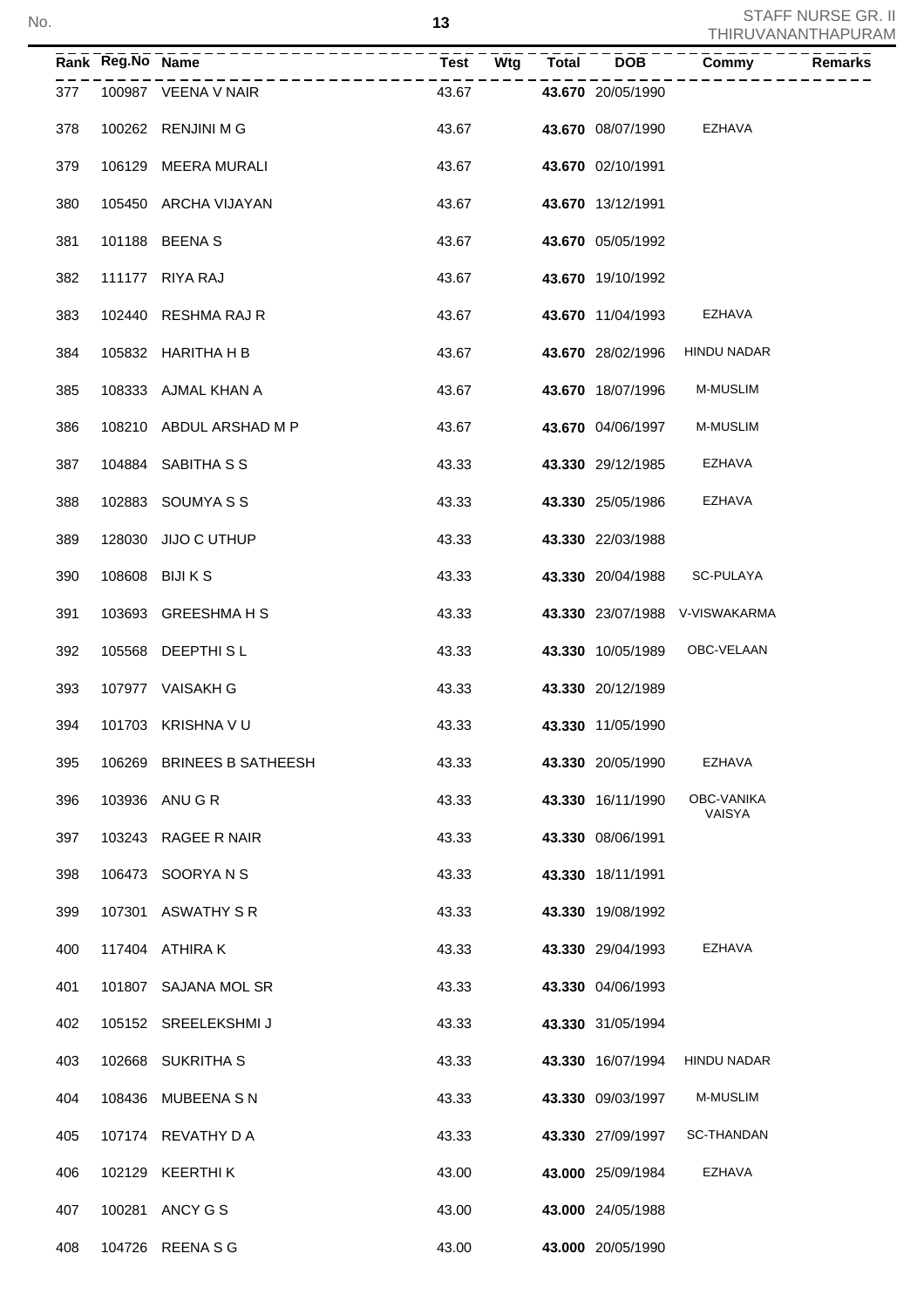|     | Rank Reg.No Name |                           | <b>Test</b> | Wtg | <b>Total</b> | <b>DOB</b>        | Commy                              | <b>Remarks</b> |
|-----|------------------|---------------------------|-------------|-----|--------------|-------------------|------------------------------------|----------------|
| 409 |                  | 100334 ASHA M             | 43.00       |     |              |                   | 43.000 11/04/1991 SC-AYYANAVAR     |                |
| 410 |                  | 105547 MAYA R P           | 43.00       |     |              |                   | 43.000 15/05/1991 SC-AYYANAVAR     |                |
| 411 |                  | 103986 AARYA B ARAVIND    | 43.00       |     |              | 43.000 02/02/1992 | EZHAVA                             |                |
| 412 |                  | 113536 ANUSREE R S        | 43.00       |     |              | 43.000 23/12/1996 | EZHAVA                             |                |
| 413 |                  | 108615 ANJU A C           | 43.00       |     |              | 43.000 12/08/1997 | <b>OBC-VANIKA</b><br><b>VAISYA</b> |                |
| 414 |                  | 107449 KRISHNA SEKHAR M S | 43.00       |     |              | 43.000 25/10/1997 |                                    |                |
| 415 |                  | 107242 ANN MARY OOMMEN    | 42.67       |     |              | 42.670 31/07/1985 |                                    |                |
| 416 |                  | 102192 DHANYA NOBLE       | 42.67       |     |              | 42.670 27/05/1987 |                                    |                |
| 417 |                  | 107076 SHYNIMOL SL        | 42.67       |     |              | 42.670 05/05/1988 |                                    |                |
| 418 |                  | 105869 SOUMYALV           | 42.67       |     |              | 42.670 05/10/1988 |                                    |                |
| 419 |                  | 104959 DIVYA S S          | 42.67       |     |              | 42.670 10/05/1989 |                                    |                |
| 420 |                  | 104397 AJINAMOL V         | 42.67       |     |              | 42.670 27/05/1989 | <b>EZHAVA</b>                      |                |
| 421 |                  | 125453 SILPAMOL P S       | 42.67       |     |              |                   | 42.670 23/07/1990 OBC-VEERASAIVAS  |                |
| 422 |                  | 105482 AISWARYA DAS       | 42.67       |     |              | 42.670 16/08/1990 | EZHAVA                             |                |
| 423 |                  | 114042 SARATH S           | 42.67       |     |              | 42.670 05/01/1991 | <b>EZHAVA</b>                      |                |
| 424 |                  | 106110 BINITHAKUMARI M    | 42.67       |     |              | 42.670 15/03/1991 | OBC-VANIKA<br>VAISYA               |                |
| 425 |                  | 103974 LIJI MOL G S       | 42.67       |     |              | 42.670 12/10/1991 | LC                                 |                |
| 426 |                  | 128379 JYOTHY JOSEPH      | 42.67       |     |              | 42.670 12/11/1992 |                                    |                |
| 427 |                  | 101208 AFRUSHAHANA A A    | 42.67       |     |              | 42.670 13/11/1992 | M-MUSLIM                           |                |
| 428 |                  | 103449 ASWATHY M J        | 42.67       |     |              | 42.670 23/05/1993 |                                    |                |
| 429 |                  | 102692 RESHMA S           | 42.67       |     |              | 42.670 18/07/1993 | V-VISWAKARMA                       |                |
| 430 |                  | 106302 ANGEL DEEPTHITR    | 42.67       |     |              | 42.670 25/12/1993 | SIUC NADAR                         |                |
| 431 |                  | 107466 GEETHUR            | 42.67       |     |              | 42.670 17/05/1995 | SC-PARAVAN                         |                |
| 432 | 105347           | <b>GEETHUS</b>            | 42.67       |     |              | 42.670 07/08/1995 | EZHAVA                             |                |
| 433 | 106471           | SANDHYA SV                | 42.33       |     |              | 42.330 25/05/1980 | EZHAVA                             |                |
| 434 | 102756           | VINITHRA T G              | 42.33       |     |              | 42.330 30/05/1984 | EZHAVA                             |                |
| 435 |                  | 107758 RAJESH P R         | 42.33       |     |              | 42.330 04/10/1985 | OBC-<br>KANIYAN[GANAKA]            |                |
| 436 |                  | 106018 SIMI A B           | 42.33       |     |              | 42.330 05/01/1987 | EZHAVA                             |                |
| 437 | 100235           | <b>JISHA S JAYAN</b>      | 42.33       |     |              | 42.330 21/05/1987 |                                    |                |
| 438 |                  | 107707 SHYINERAJ D        | 42.33       |     |              | 42.330 04/05/1988 | SC-SAMBAVAR                        |                |
| 439 |                  | 113262 SUMI M S           | 42.33       |     |              | 42.330 21/03/1991 | EZHAVA                             |                |
| 440 |                  | 107520 ANN BENZILY        | 42.33       |     |              | 42.330 13/05/1992 | LC                                 |                |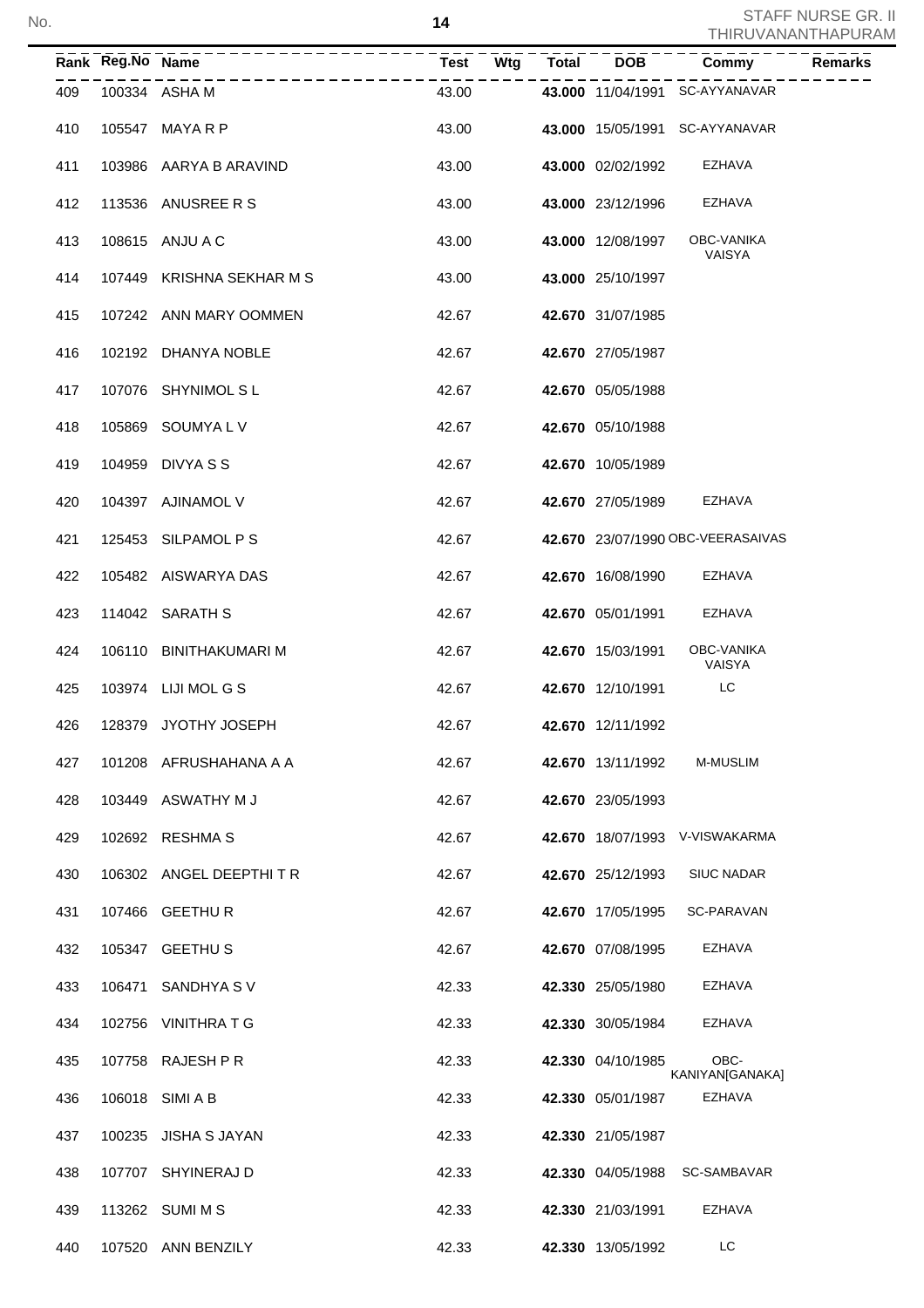|     | Rank Reg.No Name |                               | Test  | Wtg | <b>Total</b> | <b>DOB</b>        | Common <sub>T</sub>              | <b>Remarks</b> |
|-----|------------------|-------------------------------|-------|-----|--------------|-------------------|----------------------------------|----------------|
| 441 |                  | 108161 PRADEESHTS             | 42.33 |     |              | 42.330 30/05/1992 | LC                               |                |
| 442 |                  | 106121 ANJALI                 | 42.33 |     |              | 42.330 20/01/1993 |                                  |                |
| 443 |                  | 101628 PARVATHY S S           | 42.33 |     |              | 42.330 24/02/1994 | EZHAVA                           |                |
| 444 |                  | 103505 VISHNU DATTA G S       | 42.33 |     |              | 42.330 08/12/1994 |                                  |                |
| 445 | 104690           | REKSHMA U                     | 42.33 |     |              | 42.330 27/03/1996 | OBC-VANIKA<br>VAISYA             |                |
| 446 |                  | 100466 DRISYA V A             | 42.33 |     |              | 42.330 21/08/1996 | EZHAVA                           |                |
| 447 |                  | 100062 SREE PRIYALS           | 42.00 |     |              | 42.000 30/05/1983 |                                  |                |
| 448 |                  | 112424 JISHA S                | 42.00 |     |              | 42.000 18/10/1986 |                                  |                |
| 449 |                  | 100741 VINEETA JOSE           | 42.00 |     |              | 42.000 13/01/1987 |                                  |                |
| 450 |                  | 103909 REMYA G R              | 42.00 |     |              |                   | 42.000 30/05/1987 V-VISWAKARMALA |                |
| 451 |                  | 103328 REMYA G S              | 42.00 |     |              | 42.000 30/05/1987 | EZHAVA                           |                |
| 452 |                  | 106843 ASWATHY R S            | 42.00 |     |              |                   | 42.000 03/10/1987 V-VISWAKARMA   |                |
| 453 |                  | 107265 SEETHU P L             | 42.00 |     |              | 42.000 01/02/1988 | EZHAVA                           |                |
| 454 |                  | 106639 DEEPIKA G V            | 42.00 |     |              | 42.000 25/04/1988 |                                  |                |
| 455 |                  | 106453 SWAPNA S               | 42.00 |     |              | 42.000 28/04/1988 | EZHAVA                           |                |
| 456 |                  | 100771 SANTHI V               | 42.00 |     |              | 42.000 10/05/1988 | EZHAVA                           |                |
| 457 |                  | 104419 ATHULYA D S            | 42.00 |     |              | 42.000 25/05/1988 | EZHAVA                           |                |
| 458 |                  | 102001 ATHULYA MOHAN P        | 42.00 |     |              | 42.000 06/07/1989 | EZHAVA                           |                |
| 459 |                  | 100462 SHEENANL               | 42.00 |     |              | 42.000 26/07/1989 | <b>SIUC NADAR</b>                |                |
| 460 |                  | 105137 SHAMNAMOL S K          | 42.00 |     |              | 42.000 24/08/1989 | SC-SAMBAVAR                      |                |
| 461 |                  | 107382 SANGEETHA S            | 42.00 |     |              | 42.000 25/05/1990 |                                  |                |
| 462 |                  | 103593 N DIVYA                | 42.00 |     |              |                   | 42.000 24/10/1991 V-VISWAKARMA   |                |
| 463 |                  | 130580 NEETHU ROSE ANTONY     | 42.00 |     |              | 42.000 20/07/1992 | LC                               |                |
| 464 |                  | 103363 JASMINE W              | 42.00 |     |              | 42.000 16/10/1993 |                                  |                |
| 465 | 100961           | <b>GREESHMA S S</b>           | 42.00 |     |              | 42.000 25/03/1995 |                                  |                |
| 466 |                  | 124216 RESHMA RACHEL VARGHESE | 42.00 |     |              |                   | 42.000 19/12/1995 SCCC-CHERAMAR  |                |
| 467 |                  | 101886 GREESHMA J             | 42.00 |     |              | 42.000 03/03/1996 |                                  |                |
| 468 |                  | 102976 MONICKA J L            | 42.00 |     |              |                   | 42.000 21/05/1997 SCCC-CHERAMAR  |                |
| 469 |                  | 101447 VERGINA THOMAS         | 41.67 |     |              | 41.670 25/09/1985 | LC.                              |                |
| 470 |                  | 107410 REMYARS                | 41.67 |     |              | 41.670 03/11/1985 | OBC-VANIKA<br>VAISYA             |                |
| 471 |                  | 107212 ASHAKS                 | 41.67 |     |              | 41.670 15/07/1987 | EZHAVA                           |                |
| 472 |                  | 108510 SHERLIN DAS            | 41.67 |     |              |                   | 41.670 15/05/1988 SCCC-CHERAMAR  |                |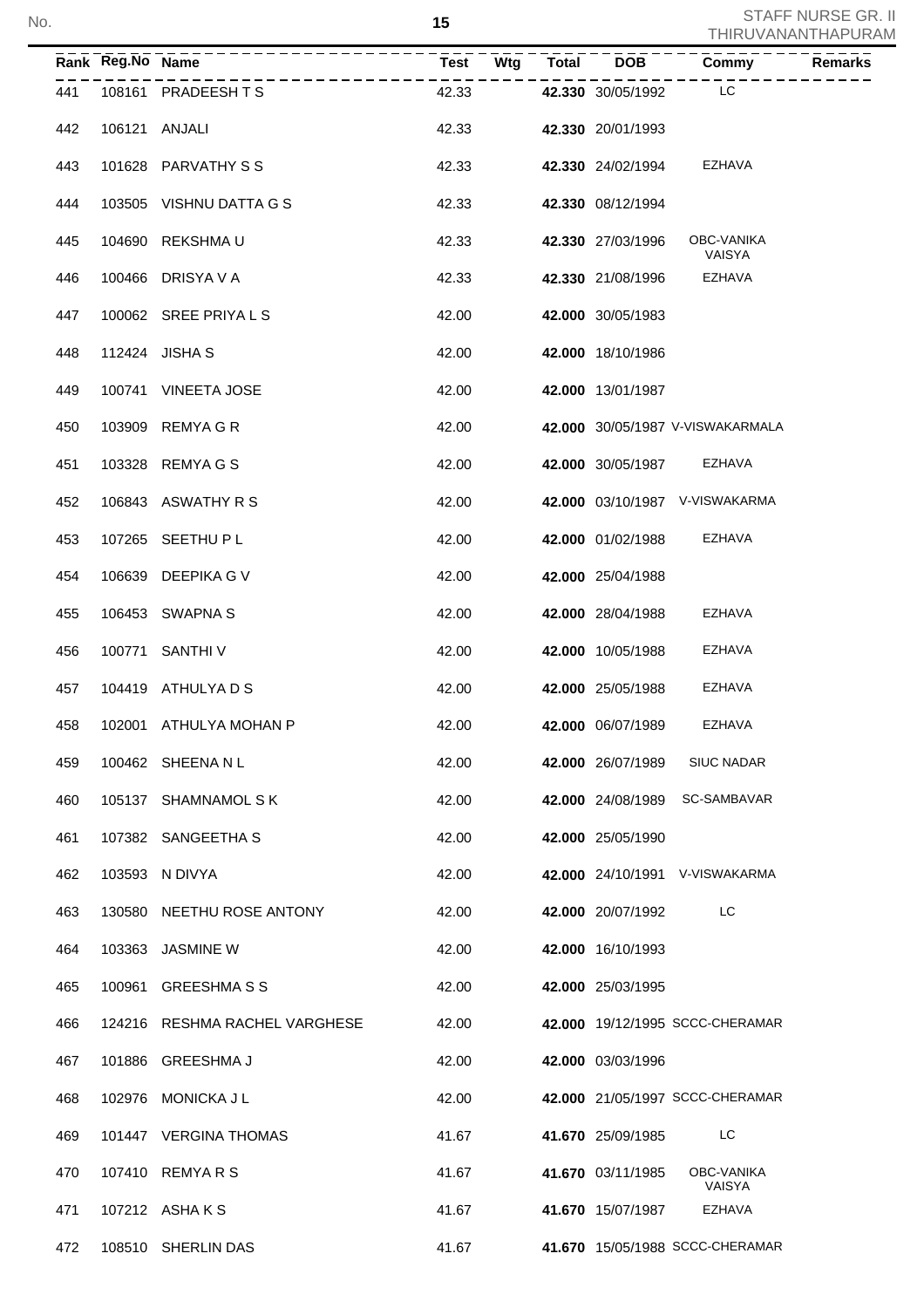|     | Rank Reg.No Name |                         | Test  | Wtg | <b>Total</b> | <b>DOB</b>        | Commy                             | Remarks |
|-----|------------------|-------------------------|-------|-----|--------------|-------------------|-----------------------------------|---------|
| 473 |                  | 108606 LEKSHMIG         | 41.67 |     |              |                   | 41.670 16/06/1988 V-VISWAKARMA    |         |
| 474 |                  | 103724 LEKSHMIPRIYA P S | 41.67 |     |              | 41.670 01/11/1988 |                                   |         |
| 475 |                  | 103211 PRIYARS          | 41.67 |     |              | 41.670 11/12/1988 |                                   |         |
| 476 |                  | 102709 ANUSREE G S      | 41.67 |     |              |                   | 41.670 11/01/1990 OBC-VEERASAIVAS |         |
| 477 |                  | 101800 RESMIMK          | 41.67 |     |              | 41.670 30/05/1990 |                                   |         |
| 478 |                  | 107383 ASWATHY V C      | 41.67 |     |              | 41.670 09/11/1992 |                                   |         |
| 479 | 102891           | AKSHAYA S S             | 41.67 |     |              | 41.670 12/10/1993 | EZHAVA                            |         |
| 480 |                  | 102656 LAKSHMICS        | 41.67 |     |              | 41.670 07/11/1993 |                                   |         |
| 481 |                  | 101111 SREELEKSHMIGK    | 41.67 |     |              | 41.670 15/07/1994 | OBC-VELAAN                        |         |
| 482 |                  | 102243 SILPA CHANDRAN   | 41.67 |     |              | 41.670 03/12/1994 |                                   |         |
| 483 |                  | 104939 SOUMYA MADHU S M | 41.67 |     |              | 41.670 17/04/1998 | <b>HINDU NADAR</b>                |         |

# **Supplementary List**

# **Ezhava/Thiyya/Billava**

| 1              | 105692       | <b>VAISHNA S S</b>       | 41.33 | 41.330 18/01/1990 | <b>EZHAVA</b> |
|----------------|--------------|--------------------------|-------|-------------------|---------------|
| 2              | 106526       | AKSHAYA S S              | 41.33 | 41.330 06/07/1997 | <b>EZHAVA</b> |
| 3              | 111247       | ASWINI A S               | 41.33 | 41.330 03/05/1998 | EZHAVA        |
| 4              | 101300       | ASWATHY M S              | 41.00 | 41.000 18/05/1991 | <b>EZHAVA</b> |
| 5              | 102902       | DARSANA R V              | 41.00 | 41.000 09/10/1991 | EZHAVA        |
| 6              |              | 112935 LIDA B CHANDRAN   | 41.00 | 41.000 06/01/1993 | EZHAVA        |
| $\overline{7}$ |              | 120412 ANUMOL M A        | 41.00 | 41.000 05/03/1998 | EZHAVA        |
| 8              | 107145       | <b>RESHMA RAVEENDRAN</b> | 40.67 | 40.670 02/04/1987 | EZHAVA        |
| 9              | 101141       | <b>JITHIKA AJITH</b>     | 40.67 | 40.670 13/04/1990 | <b>EZHAVA</b> |
| 10             | 100069       | AKHILA S S               | 40.67 | 40.670 21/11/1993 | <b>EZHAVA</b> |
| 11             |              | 100457 ATHIRA T          | 40.33 | 40.330 27/05/1990 | EZHAVA        |
| 12             | 101738       | AMRUTHA DAS A S          | 40.33 | 40.330 01/01/1991 | <b>EZHAVA</b> |
| 13             | 105849       | <b>PRIYANKA SUNIL</b>    | 40.33 | 40.330 01/12/1993 | <b>EZHAVA</b> |
| 14             | 108397 ANU R |                          | 40.33 | 40.330 15/04/1995 | <b>EZHAVA</b> |
| 15             |              | 100455 VIDHYA C BOSE     | 40.00 | 40.000 27/10/1991 | <b>EZHAVA</b> |
| 16             | 105819       | <b>SUJA SURENDRAN S</b>  | 40.00 | 40.000 07/12/1991 | <b>EZHAVA</b> |
| 17             | 105890       | PANCHAMI MOHAN           | 40.00 | 40.000 23/12/1994 | <b>EZHAVA</b> |
| 18             | 102961       | <b>ROHINI B</b>          | 40.00 | 40.000 15/06/1996 | <b>EZHAVA</b> |
| 19             | 100449       | ATHIRA A                 | 40.00 | 40.000 25/04/1997 | EZHAVA        |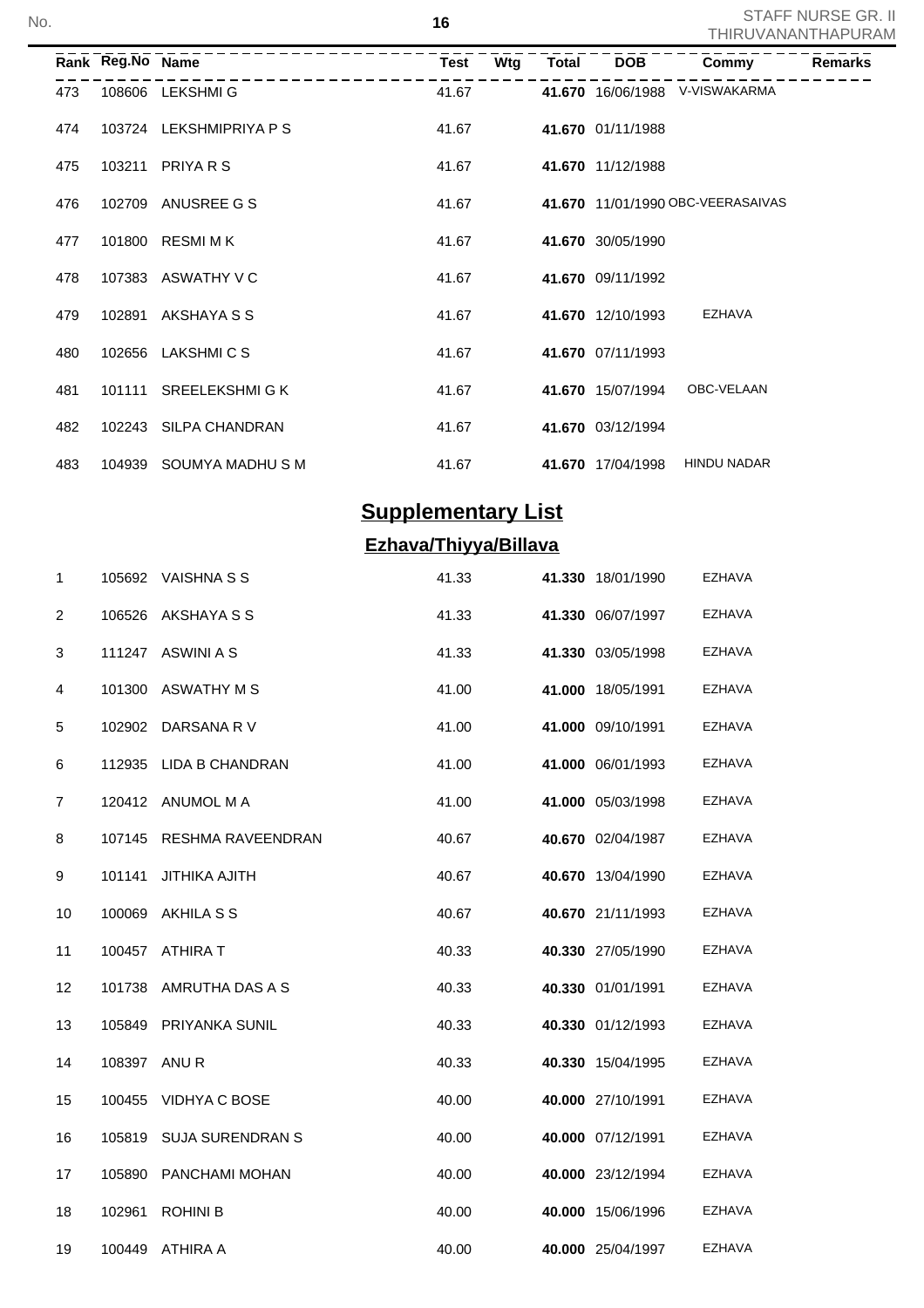No. L,

|                |                  |                           |                        |              |                   |                                | <u>HIINUVAINAINILIAE UNE</u> |
|----------------|------------------|---------------------------|------------------------|--------------|-------------------|--------------------------------|------------------------------|
|                | Rank Reg.No Name |                           | <b>Test</b><br>Wtg     | <b>Total</b> | <b>DOB</b>        | Commy                          | Remarks                      |
| 20             |                  | 105292 PRIYA RAJAN C      | 39.67                  |              | 39.670 02/07/1986 | <b>EZHAVA</b>                  |                              |
| 21             |                  | 101966 DHANYA I           | 39.67                  |              | 39.670 31/05/1987 | <b>EZHAVA</b>                  |                              |
| 22             |                  | 105017 ASWATHY S          | 39.67                  |              | 39.670 14/05/1990 | EZHAVA                         |                              |
| 23             |                  | 100307 ARYA A B           | 39.67                  |              | 39.670 07/04/1994 | EZHAVA                         |                              |
| 24             |                  | 103261 UNNIMAYA KU        | 39.67                  |              | 39.670 25/05/1996 | EZHAVA                         |                              |
| 25             |                  | 108354 AMAL PRATHAP S     | 39.33                  |              | 39.330 20/05/1984 | EZHAVA                         |                              |
| 26             |                  | 103556 SRUTHI SURESH BABU | 39.33                  |              | 39.330 22/10/1986 | EZHAVA                         |                              |
| 27             |                  | 107252 ANUPRABHA A P      | 39.33                  |              | 39.330 11/07/1988 | EZHAVA                         |                              |
| 28             |                  | 101412 ANJALY S R         | 39.33                  |              | 39.330 30/11/1990 | EZHAVA                         |                              |
| 29             |                  | 101763 SREELEKSHMIM       | 39.33                  |              | 39.330 01/11/1991 | EZHAVA                         |                              |
| 30             |                  | 106644 ANITHA V           | 39.00                  |              | 39.000 08/04/1984 | EZHAVA                         |                              |
| 31             |                  | 110407 AYSWARIA S         | 39.00                  |              | 39.000 15/01/1985 | EZHAVA                         |                              |
| 32             |                  | 105675 SIJI US            | 39.00                  |              | 39.000 07/08/1989 | EZHAVA                         |                              |
| 33             |                  | 107395 PRIYANKA JAYAKUMAR | 39.00                  |              | 39.000 07/09/1989 | EZHAVA                         |                              |
| 34             |                  | 105012 LEKSHMISL          | 39.00                  |              | 39.000 14/01/1993 | EZHAVA                         |                              |
| 35             |                  | 104413 ANIZHA P S         | 39.00                  |              | 39.000 28/07/1993 | EZHAVA                         |                              |
| 36             |                  | 102773 RESHMA C           | 39.00                  |              | 39.000 09/06/1997 | EZHAVA                         |                              |
| 37             |                  | 104356 BIJILA V           | 38.67                  |              | 38.670 30/05/1989 | EZHAVA                         |                              |
| 38             | 106877           | KRISHNAPRIYA SU           | 38.67                  |              | 38.670 28/09/1996 | EZHAVA                         |                              |
| 39             | 149723           | SAVITHA N                 | 38.33                  |              | 38.330 18/05/1983 | EZHAVA                         |                              |
| 40             | 103021           | JIJI BU                   | 38.33                  |              | 38.330 05/05/1990 | EZHAVA                         |                              |
| 41             | 104339           | ATHIRA A P                | 38.00                  |              | 38.000 17/03/1992 | EZHAVA                         |                              |
| 42             | 104863           | LEKSHMI KANNAN K          | 38.00                  |              | 38,000 18/03/1992 | EZHAVA                         |                              |
| 43             |                  | 102477 ATHIRA SL          | 38.00                  |              | 38.000 24/08/1992 | EZHAVA                         |                              |
| 44             |                  | 106114 ATHIRA KRISHNA R S | 38.00                  |              | 38.000 15/08/1994 | EZHAVAN                        |                              |
| 45             |                  | 100110 ATHIRA B           | 37.67                  |              | 37.670 26/03/1989 | EZHAVA                         |                              |
| 46             |                  | 101218 ARSHA P CHANDRAN   | 37.67                  |              | 37.670 11/01/1990 | EZHAVA                         |                              |
| 47             |                  | 101622 ASHA U             | 37.67                  |              | 37.670 28/02/1993 | EZHAVA                         |                              |
| 48             | 105989           | ASHEEN SO                 | 37.33                  |              | 37.330 30/05/1984 | EZHAVA                         |                              |
| 49             | 101789           | <b>KRISHNA S</b>          | 37.33                  |              | 37.330 02/06/1990 | EZHAVA                         |                              |
|                |                  |                           | <b>Scheduled Caste</b> |              |                   |                                |                              |
| 1              | 107330           | ASWATHY R K               | 41.33                  |              | 41.330 20/04/1993 | <b>SC-CHERAMAR</b>             |                              |
| $\overline{2}$ | 101420           | THANU NADESAN             | 41.00                  |              |                   | 41.000 26/05/1985 SC-BHARATHAR |                              |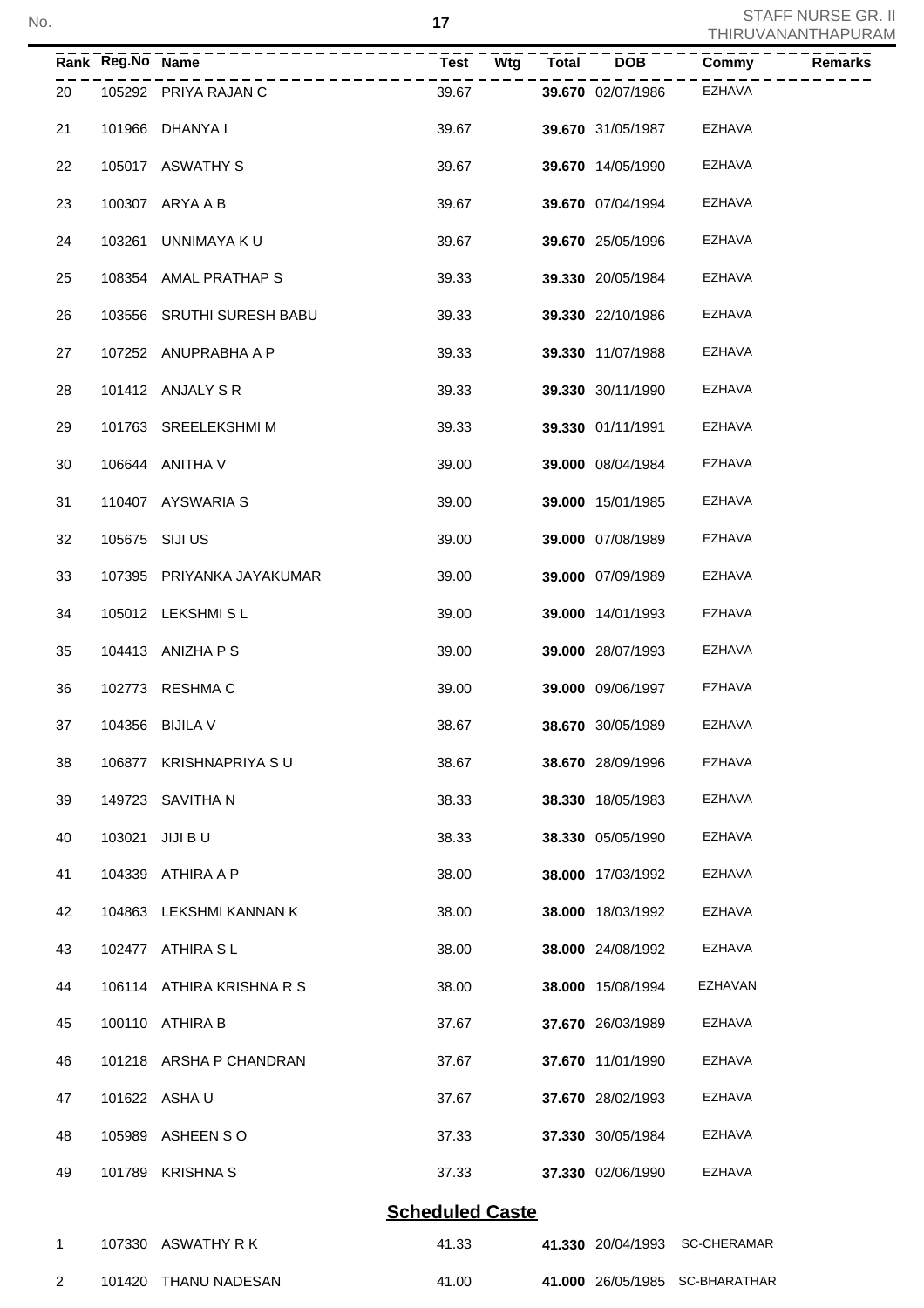|                | Rank Reg.No Name |                             | Wtg<br><b>Test</b>     | <b>Total</b> | <b>DOB</b>        | Commy<br>Remarks                |
|----------------|------------------|-----------------------------|------------------------|--------------|-------------------|---------------------------------|
| 3              |                  | 102702 GAYATHRIPS           | 41.00                  |              | 41.000 24/03/1994 | <b>SC-MANNAN</b>                |
| 4              |                  | 100151 RINGHU PRABHAKARAN   | 40.33                  |              | 40.330 30/05/1993 | SC-SAMBAVAR                     |
| 5              |                  | 106308 SANILA M M           | 40.33                  |              | 40.330 11/12/1994 | SC-KURAVA                       |
| 6              |                  | 103644 VIDHYA O             | 40.33                  |              | 40.330 10/04/1995 | SC-KURAVA                       |
| $\overline{7}$ |                  | 100949 VIJITHRA V           | 40.00                  |              | 40.000 16/11/1989 | <b>SC-CHERAMAR</b>              |
| 8              |                  | 102991 ARATHI SENAN B S     | 39.67                  |              | 39.670 05/05/1988 | SC-PULAYA                       |
| 9              |                  | 120267 NISHA V V            | 39.67                  |              | 39.670 25/05/1990 | SC-SAMBAVA                      |
| 10             |                  | 101006 ARATHY A L           | 39.67                  |              | 39.670 19/09/1990 | SC-PULAYA                       |
| 11             |                  | 102302 AKHILA CHANDRAN TS   | 39.67                  |              | 39.670 02/09/1993 | <b>SC-CHERAMAR</b>              |
| 12             |                  | 104743 BHAVYA R S           | 39.67                  |              | 39.670 30/05/1994 | <b>SC-CHERAMAR</b>              |
| 13             |                  | 104817 SRADHA M             | 39.67                  |              | 39.670 03/07/1997 | SC-VANNAN                       |
| 14             |                  | 111233 ARYA LAKSHMI M       | 39.33                  |              | 39.330 20/05/1995 | SC-KURAVA                       |
| 15             |                  | 107406 ARYA ANAND V A       | 39.00                  |              | 39.000 25/05/1995 | <b>SC-CHERAMAR</b>              |
| 16             |                  | 101368 MIDHUNA B S          | 38.67                  |              | 38.670 30/05/1994 | SC-SAMBAVA                      |
| 17             |                  | 105944 RUDRA RAJ            | 38.67                  |              | 38.670 24/07/1996 | SC-VELAN                        |
| 18             |                  | 105337 REMYARB              | 38.33                  |              | 38.330 07/11/1981 | SC-SAMBAVAR                     |
| 19             |                  | 107786 VISHNU V M           | 38.33                  |              | 38.330 17/10/1992 | SC-THANDAN                      |
| 20             |                  | 106575 ARYA B BABU          | 38.33                  |              | 38.330 20/08/1995 | SC-VANNAN                       |
| 21             |                  | 102214 SIMI V S             | 38.00                  |              | 38.000 24/05/1978 | SC-PULAYA                       |
| 22             |                  | 103963 PRAMEELA K G         | 38.00                  |              | 38.000 18/06/1984 | <b>SC-PARAYA</b>                |
| 23             |                  | 108624 SREELEKSHMIK PERUMAL | 38.00                  |              | 38.000 17/04/1992 | <b>SC-CHERAMAR</b>              |
| 24             | 105566           | NANDITHA KRISHNA S K        | 38.00                  |              | 38.000 02/11/1994 | <b>SC-THANDAN</b>               |
| 25             |                  | 106632 AKHILA R R           | 37.67                  |              | 37.670 20/12/1994 | SC-KURAVA                       |
| 26             |                  | 105683 ATHIRA A             | 37.33                  |              | 37.330 29/03/1992 | SC-KURAVA                       |
| 27             |                  | 101843 DEEPIKA K            | 37.00                  |              | 37.000 05/05/1991 | SC-THANDAN                      |
|                |                  |                             | <b>Scheduled Tribe</b> |              |                   |                                 |
| 1              |                  | 108643 RAGA CHANDRAN C R    | 36.67                  |              | 36.670 09/08/1995 | ST-KANIKARAN                    |
| 2              |                  | 106577 JIJA S J             | 25.33                  |              | 25.330 19/12/1997 | ST-KANIKARAN                    |
| 3              |                  | 103184 ANJU S               | 24.00                  |              | 24.000 17/12/1995 | ST-KANIKKAR                     |
| 4              |                  | 114294 BINDHU M             | 22.67                  |              | 22.670 03/05/1990 | ST-KANIKARAN                    |
| 5              |                  | 103922 BEENAU               | 22.67                  |              | 22.670 22/04/1996 | ST-KANIKARAN                    |
| 6              |                  | 103413 VIDYA S              | 18.00                  |              |                   | 18.000 27/02/1991 ST-MALA VEDAN |
| 7              |                  | 103959 KRISHNA M S          | 14.33                  |              |                   | 14.330 01/04/1994 ST-KANIKKARAN |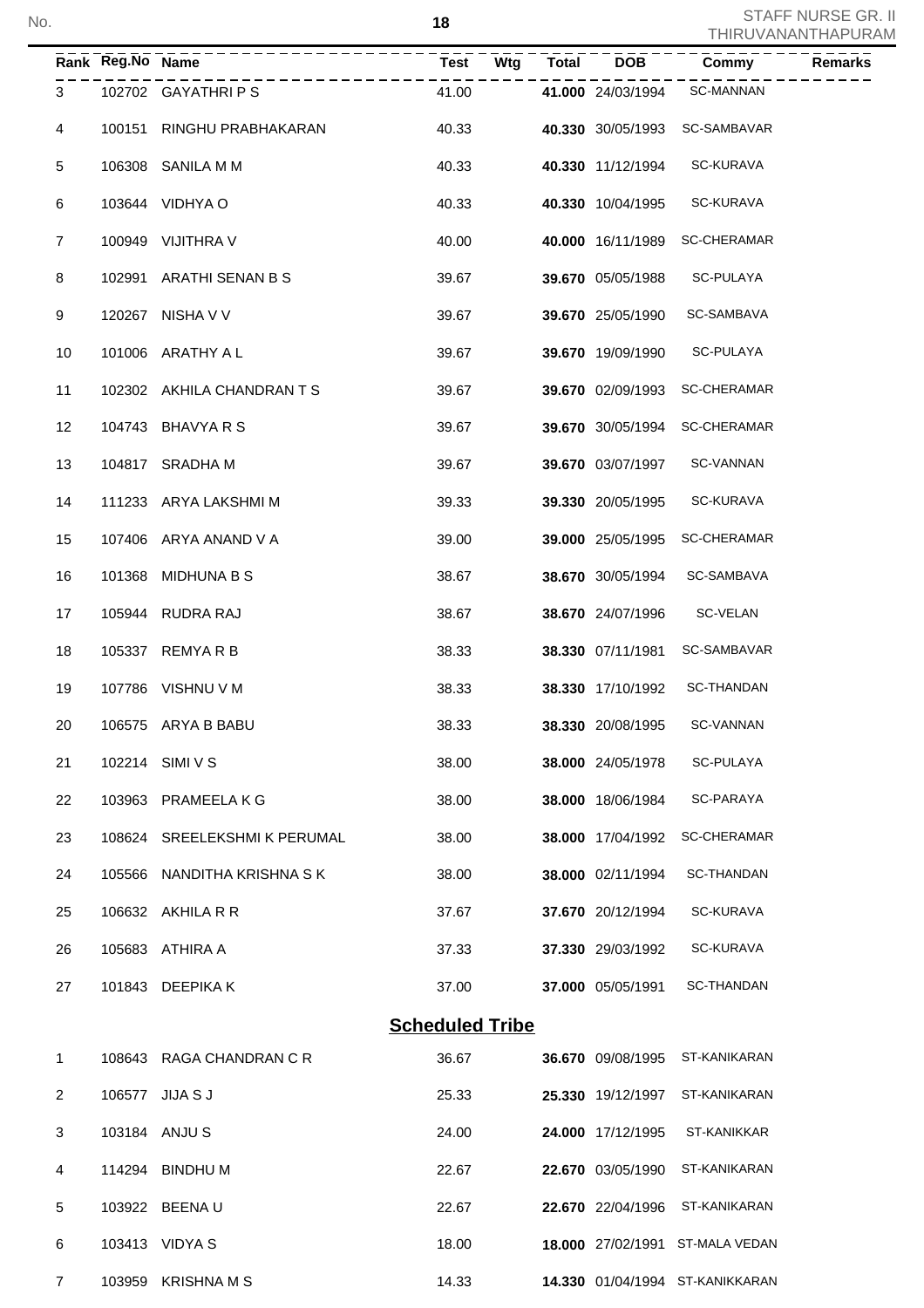|                | Rank Reg.No Name |                           | <b>Wtg</b><br><b>Test</b> | <b>Total</b> | <b>DOB</b>        | Commy                           | Remarks |
|----------------|------------------|---------------------------|---------------------------|--------------|-------------------|---------------------------------|---------|
| 8              |                  | 107430 SRUTHI SATHEESH US | 14.00                     |              |                   | 14.000 25/05/1996 ST-KANIKKARAN |         |
| 9              |                  | 105320 ASHA M I           | 13.33                     |              | 13.330 30/05/1992 | ST-KANIKKAR                     |         |
| 10             |                  | 102113 DIVYA D L          | 12.67                     |              | 12.670 30/05/1995 | ST-KANIKKAR                     |         |
| 11             |                  | 107462 RAJALEKSHMIR       | 11.33                     |              | 11.330 26/01/1995 | ST-KANIKKAR                     |         |
| 12             |                  | 106553 MONISHA C          | 9.00                      |              |                   | 9.000 16/12/1997 ST-KANIKKARAN  |         |
| 13             |                  | 101916 CHITHRAKS          | 8.67                      |              | 8.670 25/02/1992  | ST-KANIKKAR                     |         |
| 14             |                  | 104796 NEETHU CHANDRAN    | 8.33                      |              | 8.330 16/05/1993  | ST-KANIKKAR                     |         |
| 15             |                  | 105240 ASWATHY A          | 6.00                      | 6.000        | 13/03/1998        | ST-KANIKKAR                     |         |
| 16             |                  | 102030 HARSHA P S         | 5.33                      |              |                   | 5.330 02/04/1996 ST-KURICHIYAN  |         |
| 17             |                  | 103736 SALINI V           | 5.00                      | 5.000        |                   | 30/05/1985 ST-KANIKKARAN        |         |
| 18             |                  | 106039 MANJUSHA C R       | 4.67                      |              | 4.670 17/04/1994  | ST-KANIKKAR                     |         |
| 19             |                  | 129591 SUVARNA SURENDRAN  | 4.33                      |              |                   | 4.330 11/01/1994 ST-MALA ARAYAN |         |
| 20             |                  | 104270 ARUNIMA S P        | 4.00                      |              | 4.000 09/05/1996  | ST-KANIKKAR                     |         |
|                |                  |                           | <b>Muslim</b>             |              |                   |                                 |         |
| 1              |                  | 106756 SHABANA S B        | 41.33                     |              | 41.330 14/02/1992 | <b>M-MUSLIM</b>                 |         |
| $\overline{2}$ |                  | 105403 SHAMSIYA S         | 41.33                     |              | 41.330 23/01/1996 | <b>M-MUSLIM</b>                 |         |
| 3              |                  | 102939 AJMISS             | 41.33                     |              | 41.330 18/05/1996 | <b>M-MUSLIM</b>                 |         |
| 4              |                  | 103240 FATHIMA JAZMINA S  | 41.00                     |              | 41.000 17/06/1990 | <b>M-MUSLIM</b>                 |         |
| 5              |                  | 106206 SHAHAANA S N       | 41.00                     |              | 41.000 03/06/1992 | M-MUSLIM                        |         |
| 6              | 107041           | SHAHANA S                 | 41.00                     |              | 41.000 05/04/1994 | M-MUSLIM                        |         |
| $\overline{7}$ | 102146           | <b>SHAHINA F</b>          | 41.00                     |              | 41.000 25/05/1994 | M-MUSLIM                        |         |
| 8              | 100349           | FAZEELA J                 | 41.00                     |              | 41.000 29/11/1994 | M-MUSLIM                        |         |
| 9              | 103404           | <b>SHAJINA S</b>          | 41.00                     |              | 41.000 15/04/1996 | M-MUSLIM                        |         |
| 10             | 103957           | HASEENA BEEGUM J          | 40.67                     |              | 40.670 14/05/1987 | M-MUSLIM                        |         |
| 11             | 106325           | SHIFANA S S               | 40.67                     |              | 40.670 13/11/1996 | M-MUSLIM                        |         |
| 12             | 109871           | <b>SUMAYYAKR</b>          | 40.33                     |              | 40.330 20/01/1993 | M-MUSLIM                        |         |
| 13             |                  | 107732 THANSEELA T        | 40.00                     |              | 40.000 20/03/1988 | M-MUSLIM                        |         |
| 14             |                  | 113999 LIJIN L            | 40.00                     |              | 40.000 01/08/1988 | M-MUSLIM                        |         |
| 15             |                  | 106893 AJNA SK            | 40.00                     |              | 40.000 18/03/1991 | M-MUSLIM                        |         |
| 16             | 101460           | MUMTHAHINA ALI SHAHEENA   | 39.67                     |              | 39.670 28/05/1991 | M-MUSLIM                        |         |
| 17             | 108209           | MUHAMMED ASLAM N          | 39.33                     |              | 39.330 20/03/1996 | M-MUSLIM                        |         |
| 18             | 105997           | NISHA BEEGUM A S          | 39.00                     |              | 39.000 05/03/1989 | M-MUSLIM                        |         |
| 19             |                  | 115877 SURUMY SHAN        | 39.00                     |              | 39.000 26/10/1990 | M-MUSLIM                        |         |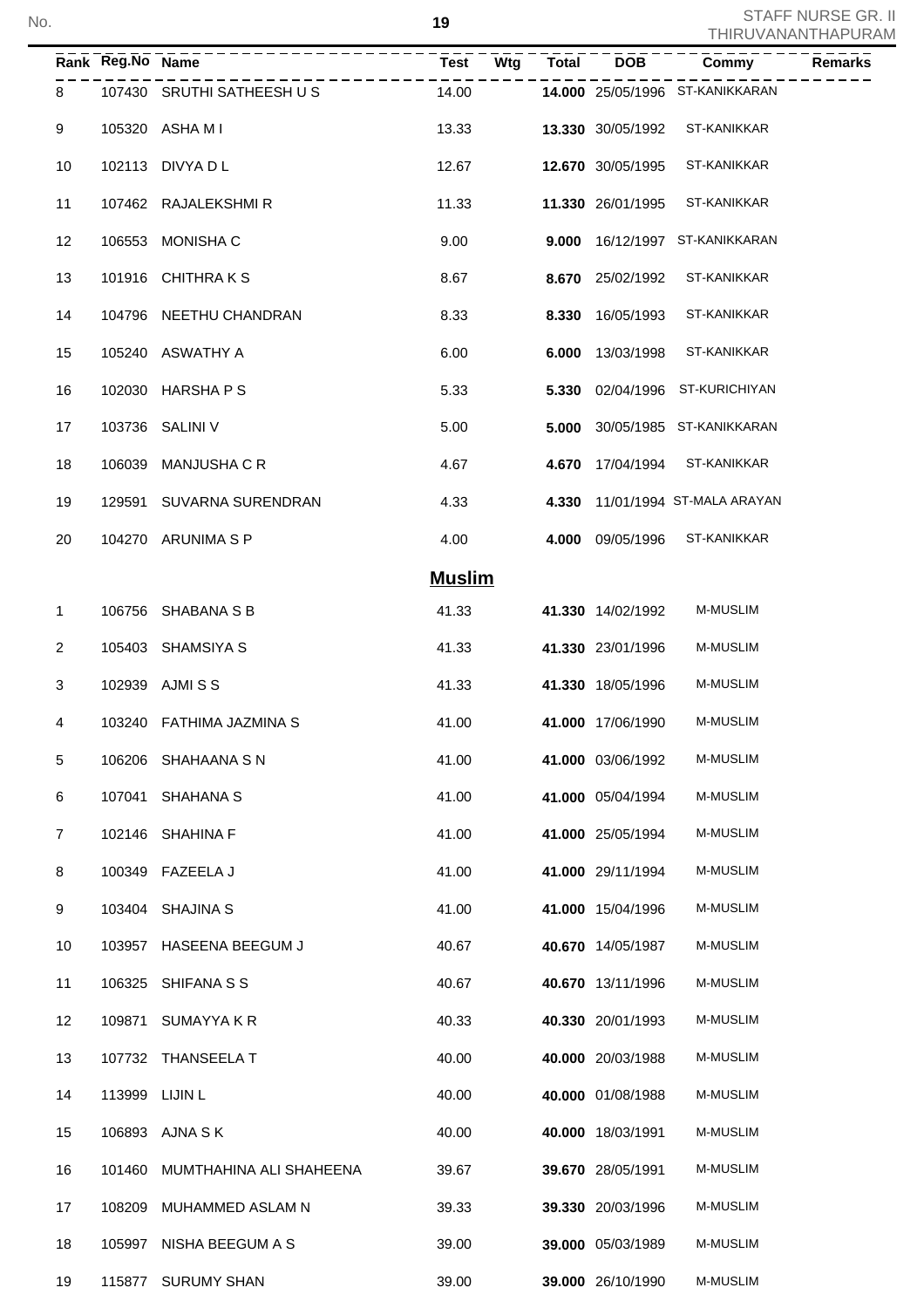No. L

|                |                  |                            |                            |              |                   |                 | <u>I HIRUVANAN I HAPURA</u> |
|----------------|------------------|----------------------------|----------------------------|--------------|-------------------|-----------------|-----------------------------|
|                | Rank Reg.No Name |                            | <b>Test</b><br>Wtg         | <b>Total</b> | <b>DOB</b>        | Commy           | Remarks                     |
| 20             |                  | 113210 JESNA J S           | 39.00                      |              | 39.000 01/05/1991 | <b>M-MUSLIM</b> |                             |
| 21             | 112052           | SHAMLA SHAMSUDEEN          | 39.00                      |              | 39.000 18/01/1993 | <b>M-MUSLIM</b> |                             |
| 22             | 106459           | FATHIMAFARZANA H           | 39.00                      |              | 39.000 09/12/1997 | <b>M-MUSLIM</b> |                             |
| 23             | 104786           | SHABNA A S                 | 38.67                      |              | 38.670 05/08/1989 | <b>M-MUSLIM</b> |                             |
| 24             | 102781           | SUNIJA SULAIMAN            | 38.33                      |              | 38.330 20/06/1989 | <b>M-MUSLIM</b> |                             |
| 25             | 100441           | <b>ASEENATI</b>            | 38.33                      |              | 38.330 30/06/1992 | M-MUSLIM        |                             |
| 26             | 103002           | SHAHANA L S                | 38.33                      |              | 38.330 07/03/1994 | <b>M-MUSLIM</b> |                             |
| 27             | 105090           | ANEESHA L                  | 38.00                      |              | 38.000 23/05/1988 | M-MUSLIM        |                             |
| 28             |                  | 110604 ANSALNA A           | 38.00                      |              | 38.000 27/03/1991 | <b>M-MUSLIM</b> |                             |
| 29             | 106108           | SHIBINA N                  | 37.33                      |              | 37.330 20/05/1987 | <b>M-MUSLIM</b> |                             |
| 30             | 103834           | SHEMI A S                  | 37.33                      |              | 37.330 13/05/1988 | M-MUSLIM        |                             |
| 31             | 106178           | <b>RESHMANS</b>            | 37.33                      |              | 37.330 30/05/1994 | <b>M-MUSLIM</b> |                             |
| 32             |                  | 117634 ANEESHA MANJU A     | 37.33                      |              | 37.330 11/07/1995 | M-MUSLIM        |                             |
| 33             | 101440           | REHNA RAHIM                | 37.33                      |              | 37.330 01/07/1997 | <b>M-MUSLIM</b> |                             |
| 34             | 105328           | THASNIMOL R S              | 37.00                      |              | 37.000 17/04/1988 | <b>M-MUSLIM</b> |                             |
| 35             |                  | 100092 AMINA JANCY JS      | 37.00                      |              | 37.000 18/11/1991 | <b>M-MUSLIM</b> |                             |
| 36             | 106998           | SHAHINA N S                | 37.00                      |              | 37.000 30/05/1995 | <b>M-MUSLIM</b> |                             |
| 37             |                  | 112352 ANSALNA A R         | 37.00                      |              | 37.000 27/12/1997 | M-MUSLIM        |                             |
| 38             |                  | 107491 BISMINS             | 36.67                      |              | 36.670 13/05/1988 | M-MUSLIM        |                             |
| 39             |                  | 104924 BUSHRA B            | 36.67                      |              | 36.670 17/03/1992 | M-MUSLIM        |                             |
| 40             |                  | 111464 SIROJA FASILUDEEN   | 36.67                      |              | 36.670 16/04/1993 | M-MUSLIM        |                             |
| 41             |                  | 105112 JESNA R             | 36.33                      |              | 36.330 08/05/1986 | M-MUSLIM        |                             |
| 42             |                  | 101445 SAFNATS             | 36.33                      |              | 36.330 03/07/1991 | M-MUSLIM        |                             |
|                |                  |                            | <b>Latin Catholics/A.I</b> |              |                   |                 |                             |
| $\mathbf 1$    |                  | 101220 ARATHY R            | 41.33                      |              | 41.330 03/01/1988 | LC              |                             |
| 2              |                  | 100611 SUNITHA M           | 41.33                      |              | 41.330 05/05/1991 | LC              |                             |
| 3              |                  | 100207 ANJALIK             | 41.00                      |              | 41.000 14/05/1996 | LC              |                             |
| 4              |                  | 110279 ANJANA DONBOSCO     | 41.00                      |              | 41.000 05/05/1997 | LC              |                             |
| 5              |                  | 120825 SONIYA V            | 40.67                      |              | 40.670 04/12/1991 | LC              |                             |
| 6              |                  | 102963 NITHYA S S          | 40.67                      |              | 40.670 09/05/1994 | LC              |                             |
| $\overline{7}$ |                  | 103947 PRIYATP             | 40.33                      |              | 40.330 01/01/1992 | LC              |                             |
| 8              |                  | 106383 SUNI MOL S          | 40.00                      |              | 40.000 20/05/1992 | LC              |                             |
| 9              |                  | 110591 CRINCEY CHRISTOPHER | 40.00                      |              | 40.000 15/02/1995 | LC              |                             |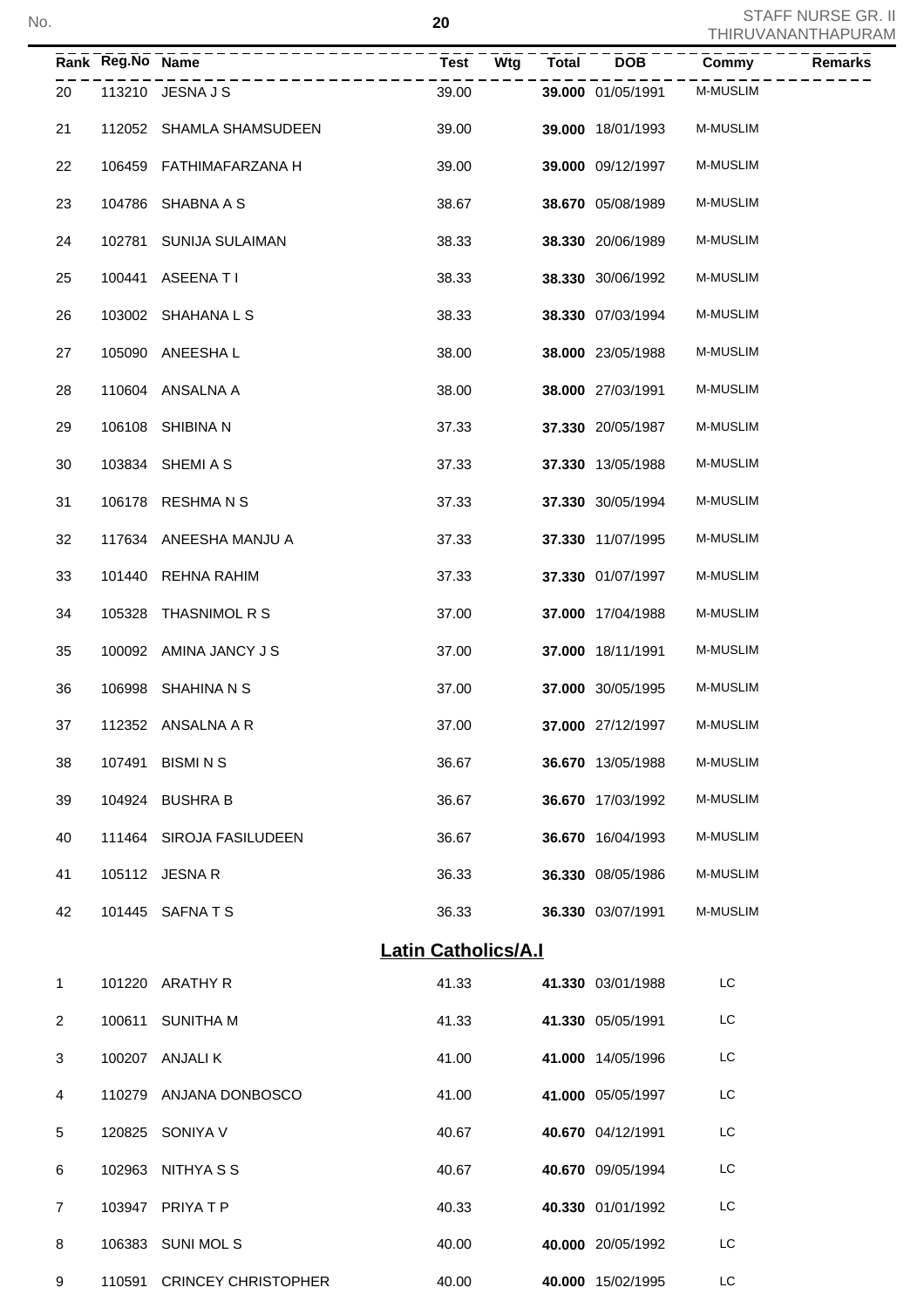|                | Rank Reg.No Name | ---------------                                 | <b>Test</b><br>Wtg | <b>Total</b> | <b>DOB</b>        | Commy                                             | <b>Remarks</b> |
|----------------|------------------|-------------------------------------------------|--------------------|--------------|-------------------|---------------------------------------------------|----------------|
| 10             |                  | 103977 ANJU A                                   | 39.00              |              | 39.000 01/04/1997 | LC                                                |                |
| 11             |                  | 106271 NEENA VELSIER                            | 38.67              |              | 38.670 03/05/1988 | LC                                                |                |
| 12             |                  | 101623 ANITTA MORAIS L                          | 38.67              |              | 38.670 30/05/1993 | LC                                                |                |
| 13             |                  | 102355 SHERLY S V                               | 38.33              |              | 38.330 06/05/1993 | LC                                                |                |
| 14             |                  | 101905 SANTHIMOL LU                             | 38.33              |              | 38.330 08/05/1994 | LC                                                |                |
|                |                  |                                                 | <b>OBC</b>         |              |                   |                                                   |                |
| 1.             |                  | 107243 NITHYA V M                               | 41.33              |              |                   | 41.330 08/09/1990 OBC-CHAKRAVAR                   |                |
| $\overline{2}$ |                  | 103487 REMYAIV                                  | 41.00              |              | 41.000 08/03/1986 | OBC-VANIKA<br>VAISYA                              |                |
| 3              |                  | 101647 AMBIKA DEVI M S                          | 40.67              |              |                   | 40.670 25/05/1995 OBC-VILAKKITHALA<br><b>NAIR</b> |                |
| 4              |                  | 101561 ARYACS                                   | 40.67              |              |                   | 40.670 02/07/1997 OBC-YADAVAS                     |                |
| 5              |                  | 153356 APARNA V C                               | 40.33              |              |                   | 40.330 07/12/1992 OBC-MANIYANI                    |                |
| 6              |                  | 108040 ANOOP A                                  | 39.33              |              | 39.330 24/05/1988 | OBC-VELAAN                                        |                |
| $\overline{7}$ |                  | 104017 ARCHANA V S                              | 39.00              |              | 39.000 11/06/1995 | OBC-<br>YOGEESWARA                                |                |
| 8              |                  | 103444 BINDU LEKHA V                            | 38.33              |              | 38.330 30/05/1983 | OBC-<br>YOGEESWARA                                |                |
| 9              |                  | 100101 AMBILIS                                  | 38.33              |              |                   | 38.330 22/10/1992 OBC-CHAKKALA                    |                |
|                |                  |                                                 | <b>Viswakarma</b>  |              |                   |                                                   |                |
| 1.             |                  | 104130 RESHMARS                                 | 41.33              |              | 41.330 23/06/1993 | V-ASARI                                           |                |
| 2              |                  | 103533 REMYA KRISHNAN M                         | 39.67              |              |                   | 39.670 17/05/1998 V-VISWAKARMA                    |                |
| 3              |                  | 101355 AISWARYA A P                             | 39.00              |              |                   | 39.000 27/05/1998 V-VISWAKARMA                    |                |
| 4              |                  | 107277 VEENA V RAJ                              | 38.33              |              |                   | 38.330 05/05/1990 V-VISWAKARMA                    |                |
| 5              |                  | 107099 LEKSHMI VIJAYAN V G                      | 38.33              |              |                   | 38.330 06/06/1994 V-VISWAKARMA                    |                |
| 6              |                  | 100135 ASWATHY A V                              | 38.00              |              |                   | 38.000 30/05/1988 V-VISWAKARMA                    |                |
| $\overline{7}$ |                  | 105451 AKHILA S BABU                            | 38.00              |              |                   | 38.000 01/02/1993 V-VISWAKARMA                    |                |
| 8              |                  | 103838 SONA V G                                 | 37.67              |              | 37.670 20/02/1995 | V-ASARI                                           |                |
| 9              |                  | 101053 ARYA RAJENDRAN                           | 37.67              |              |                   | 37.670 12/02/1998 V-VISWAKARMA                    |                |
|                |                  |                                                 | <b>SIUC Nadar</b>  |              |                   |                                                   |                |
| 1              |                  | 100374 SHEEJA B L                               | 41.00              |              | 41.000 11/04/1985 | <b>SIUC NADAR</b>                                 |                |
| $\overline{2}$ |                  | 100264 ANNIE PRIYA ALBERT M                     | 40.67              |              | 40.670 11/07/1995 | <b>SIUC NADAR</b>                                 |                |
| 3              |                  | 101366 ANNIE MATHEW                             | 40.33              |              | 40.330 30/12/1989 | <b>SIUC NADAR</b>                                 |                |
| 4              |                  | 105868 ABI JOHN                                 | 40.33              |              | 40.330 14/06/1996 | <b>SIUC NADAR</b>                                 |                |
|                |                  | <b>Scheduled Caste Converts to Christianity</b> |                    |              |                   |                                                   |                |
| 1              |                  | 100175 JOSMY J R                                | 40.33              |              |                   | 40.330 22/06/1994 SCCC-SAMBAVAR                   |                |
| $\overline{2}$ |                  | 108399 BIVIN V                                  | 40.00              |              |                   | 40.000 05/04/1992 SCCC-CHERAMAR                   |                |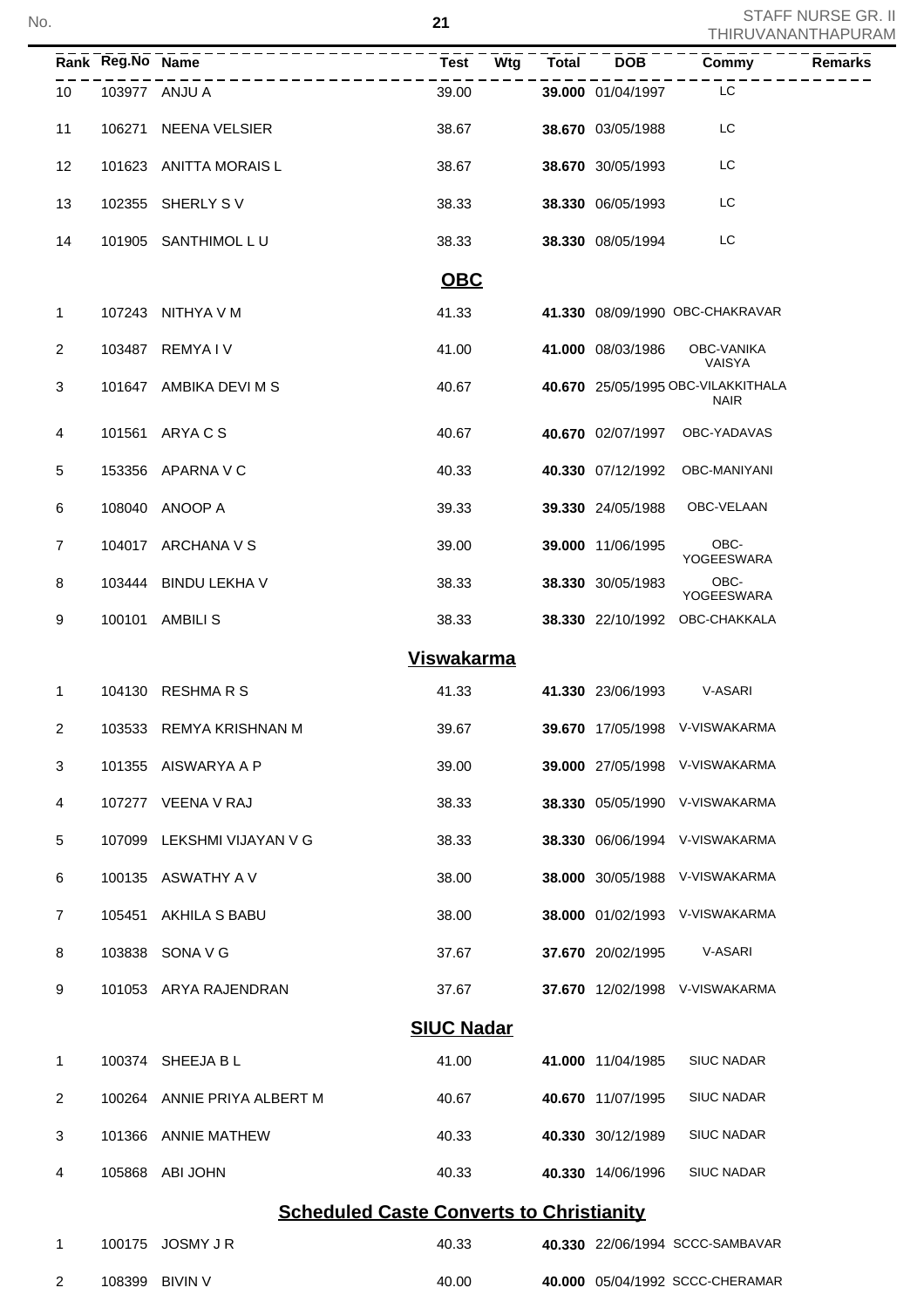|                |                  |                     |                    |     |              |                   | <u>I HIKUVANAN I HAPUK,</u>     |                |
|----------------|------------------|---------------------|--------------------|-----|--------------|-------------------|---------------------------------|----------------|
|                | Rank Reg.No Name |                     | <b>Test</b>        | Wtg | <b>Total</b> | <b>DOB</b>        | Commy                           | <b>Remarks</b> |
| 3              |                  | 104912 ANNIE JOSEPH | 37.00              |     |              |                   | 37.000 24/12/1984 SCCC-CHERAMAR |                |
| 4              | 104439           | <b>SUMI SATHYAN</b> | 37.00              |     |              |                   | 37.000 30/05/1985 SCCC-CHERAMAR |                |
|                |                  |                     | <b>Dheevara</b>    |     |              |                   |                                 |                |
| 1              | 108028           | ARUN S              | 40.67              |     |              | 40.670 25/06/1992 | D-DHEEVARA                      |                |
| $\overline{2}$ | 100486           | <b>SREEDEVIS</b>    | 40.33              |     |              | 40.330 28/09/1992 | D-DHEEVARA                      |                |
| 3              | 109073           | <b>SARIMOL P</b>    | 35.33              |     |              | 35.330 15/05/1987 | D-DHEEVARA                      |                |
| 4              | 133023           | <b>VEENA KM</b>     | 33.33              |     |              | 33.330 11/08/1987 | D-ARAYAN                        |                |
|                |                  |                     | <b>Hindu Nadar</b> |     |              |                   |                                 |                |
| 1              | 107437           | ASWATHY S S         | 41.33              |     |              | 41.330 10/05/1990 | <b>HINDU NADAR</b>              |                |
| 2              | 102725           | ASWATHY B A         | 40.00              |     |              | 40.000 02/01/1995 | <b>HINDU NADAR</b>              |                |
| 3              | 105058           | ASHA N S            | 39.67              |     |              | 39.670 25/02/1986 | <b>HINDU NADAR</b>              |                |
| 4              | 105808           | AJITHA M G          | 39.33              |     |              | 39.330 01/08/1997 | <b>HINDU NADAR</b>              |                |

# **List of Differently Abled Candidates for 3% Reservation**

### **Low Vision**

Not Eligible

### **Hearing Impairment**

#### Nil

### **Locomotor Disability / Cerebral Palsy**

|   | 111254 SHEMEENA E | 34.33 | 34.330 01/05/1989 | DA-LD/CP |
|---|-------------------|-------|-------------------|----------|
| ۷ | 106111 SALINI L   | 14.33 | 14.330 01/08/1986 | DA-LD/CP |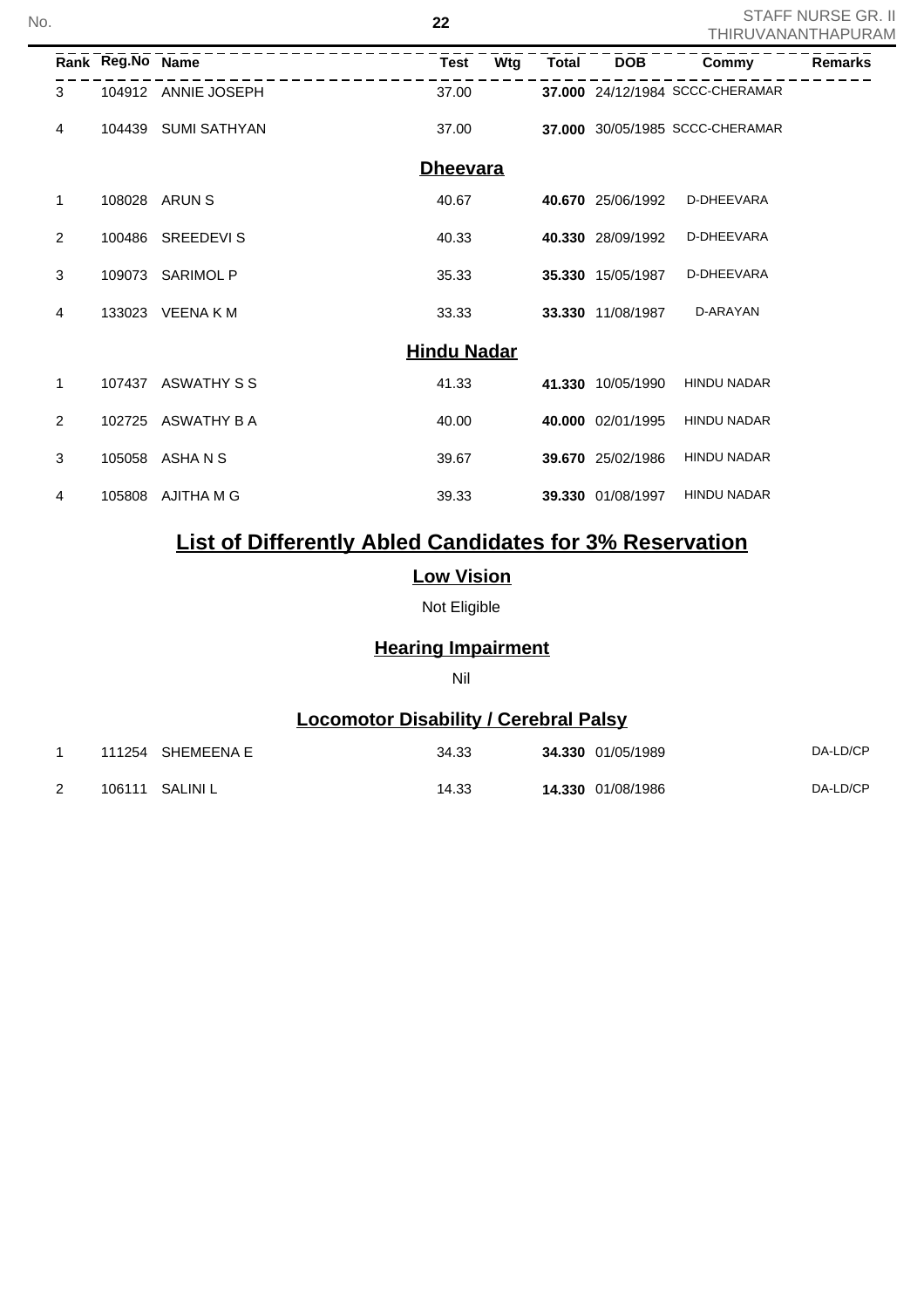NOTE (1) :- The Ranked List will be in force till the publication of a new Ranked List after the expiry of a minimum period of one year or till the expiry of three years whichever is earlier. Candidates from the Ranked List will be advised for appointment in accordance with the rules and orders regarding reservation and rotation as amended from time to time, if applicable, against vacancies reported to the Commission during the pendancy of the Ranked List. As the advice for appointment depends on the occurrence of vacancies there is no gauarantee that all the candidates included in the Ranked List will secure appointment. The candidates remaining in the Ranked List at the time of cancellation will have no claim at all for appointment on the basis of the inclusion of their names in the Ranked List.

NOTE (2) :- According to the existing procedure, revaluation of Answer Script is not allowed. But Answer Scripts will be rechecked if the candidates apply for in the prescribed application form available free of cost from the Enquiry Sections of the various Offices of the Commission or its photocopy, or downloaded and printed in A4 size paper from the Commission`s website www.keralapsc.gov.in or Photocopied there from along with prescribed fee of Rs. 85/- (Rupees Eighty Five Only) under the Head of Account 0051 - PSC - 105 State PSC 99 - Examination Fee addressed to **The District Officer, Kerala Public Service Commission, District Office, Thiruvananthapuram-695004**. Applications submitted in any other manner will not be considered. A period of 45 (Forty Five) days time to apply for rechecking of Answer Scripts will be allowed to candidates with effect from the date on which this ranked list is uploaded in the Commission`s website ie;on or before 03.03.2022. The candidates can avail only one chance after the Approval of the Ranked List. Rechecking of invalidated answer scripts due to any defects will not be considered. Application for Rechecking received after the stipulated time will not be entertained and Fee once remitted will not be refunded.

NOTE (3) :- Candidates who wish to obtain a photocopy of their OMR Answer Sheets (Part A & Part B) relating to this selection shall remit a Fee of Rs. 335/- (Rupees Three Hundred and Thirty Five only) in any of the Treasuries in theState (Head of Account : 0051 - PSC - 800 - State PSC -99-Other Receipts). The duly filled in application in the prescribed form available from the Commission`s website www.keralapsc.gov.in along with the original chalan should be submitted to **The District Officer, Kerala Public Service Commission, District Office, Thiruvananthapuram-695004** within 45(Forty Five) days from the date on which this ranked list is uploaded in the Commission's website. A copy of answer sheet will be issued only once to a candidate. Copies of OMR answer sheets invalidated due to any defect will not be issued. Candidates are prohibited from applying for copy of an answer sheet which is not their own, and legal proceedings will be initiated against those who do so. The last date for receipt of applications is 03.03.2022. Applications received after the prescribed date will not be entertained.

NOTE (4) :- The entries put in column (8) are based on the Communities specified by the candidate in their Application forms and proved by them with necessary documents. The candidate whose Communities have not been correctly noted in the Ranked List as proved by them in their Application should intimate the fact to **The District Officer, Kerala Public Service Commission, District Office,Thiruvananthapuram-695004** within one month from the Date of publication of the Ranked List to get the benefit of Reservation to which they are entitled to. In the absence of timely information regarding discrepancies if any, the candidate will be advised as incorporated in the Ranked List.

NOTE (5) :- Any candidate can relinquish his/her right for appointment in writing duly attested by a Gazetted Officer of State/ Central Government with Signature, Name, Designation and Office Seal along with a notarized affidavit and a self attested copy of an ID proof bearing photograph as enlisted in the general conditions. The request for relinquishment received within 15 days from the date of publication of Ranked List in the official website of the Commission will be honoured against the requisitions of vacancies that are pending with the Commission up to the finalization of the Ranked List. After the publication of the Ranked List, the request for relinquishment will be considered only if such request is received on or before the date of receipt of requisition, based on which he/she is to be advised.

NOTE (6) :- The A part and B part of OMR scripts will be destroyed after completing 6 months period from the date of finalisation of Ranked list, i.e. on 16.07.2022.